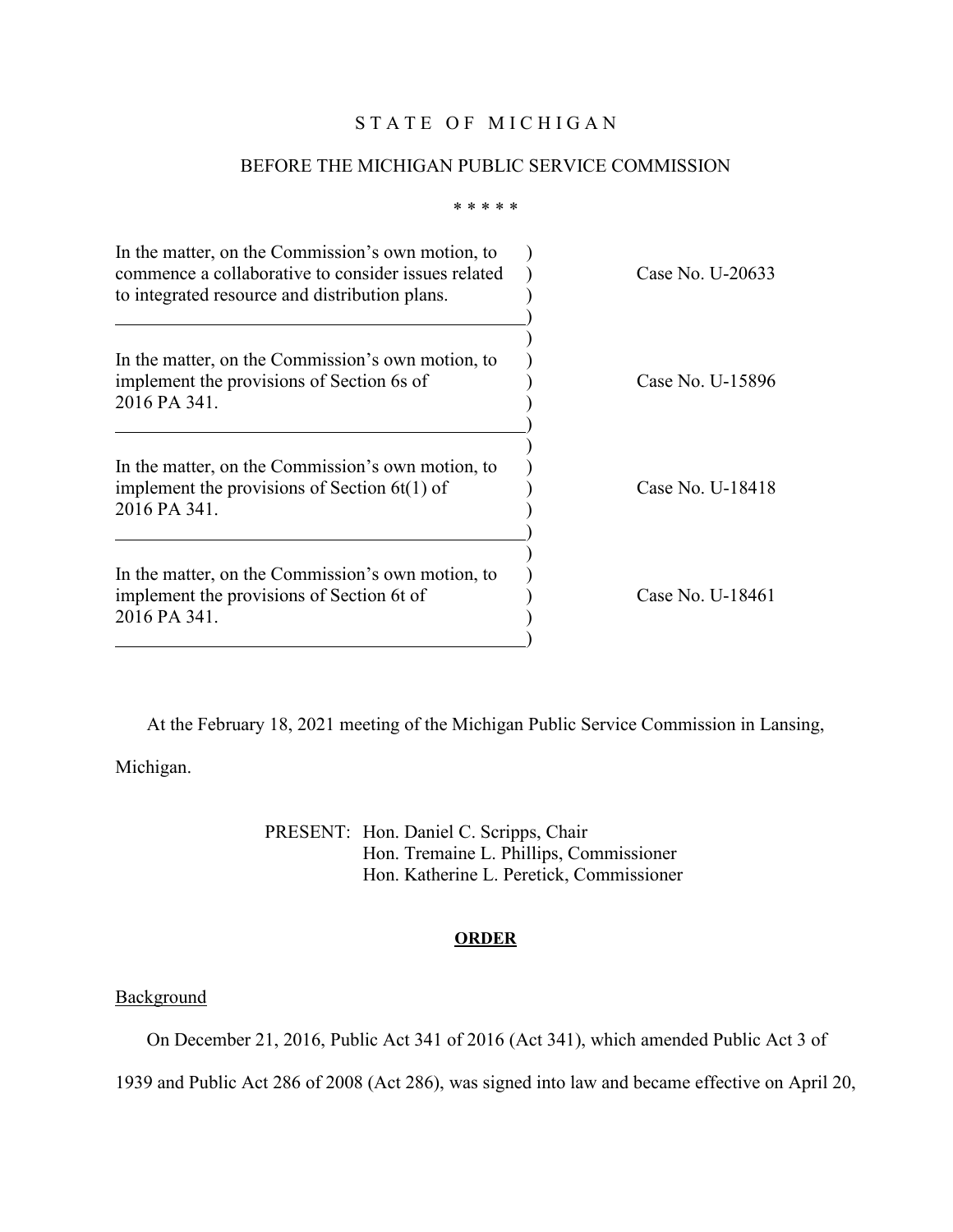2017. Section 6t(3) of Act 341, MCL 460.6t(3), requires that each electric utility whose rates are regulated by the Commission file an integrated resource plan (IRP) within two years from the effective date of Act 341. Section  $6t(3)$  states that the Commission "shall issue an order establishing filing requirements, including application forms and instructions, and filing deadlines for an integrated resource plan filed by an electric utility whose rates are regulated by the commission." In addition, pursuant to Section  $6s(4)(a)$  of Act 286, as amended, the Commission must grant a certificate of necessity (CON) to an electric utility if it finds, among other determinations, that "the electric utility has demonstrated a need for the power that would be supplied by the existing or proposed electric generation facility or pursuant to the proposed power purchase agreement [PPAs] through its approved integrated resource plan under section 6t or subsection (11)."

On November 21, 2017, in Case No. U-18418 (November 21 order), the Commission approved, pursuant to MCL 460.6t(1) and (2), the Michigan Integrated Resource Planning Parameters (MIRPP) and stated that "[e]ach electric utility whose rates are regulated by the Commission shall demonstrate compliance with the Michigan Integrated Resource Planning Parameters as a condition of Commission approval of its respective integrated resource plan pursuant to MCL 460.6t(3)." November 21 order, p. 88. On December 20, 2017, in Case Nos. U-15896 and U-18461, the Commission approved application instructions for IRP filings and IRP filing requirements, along with instructions for CON alternative proposals for electric generation capacity resources.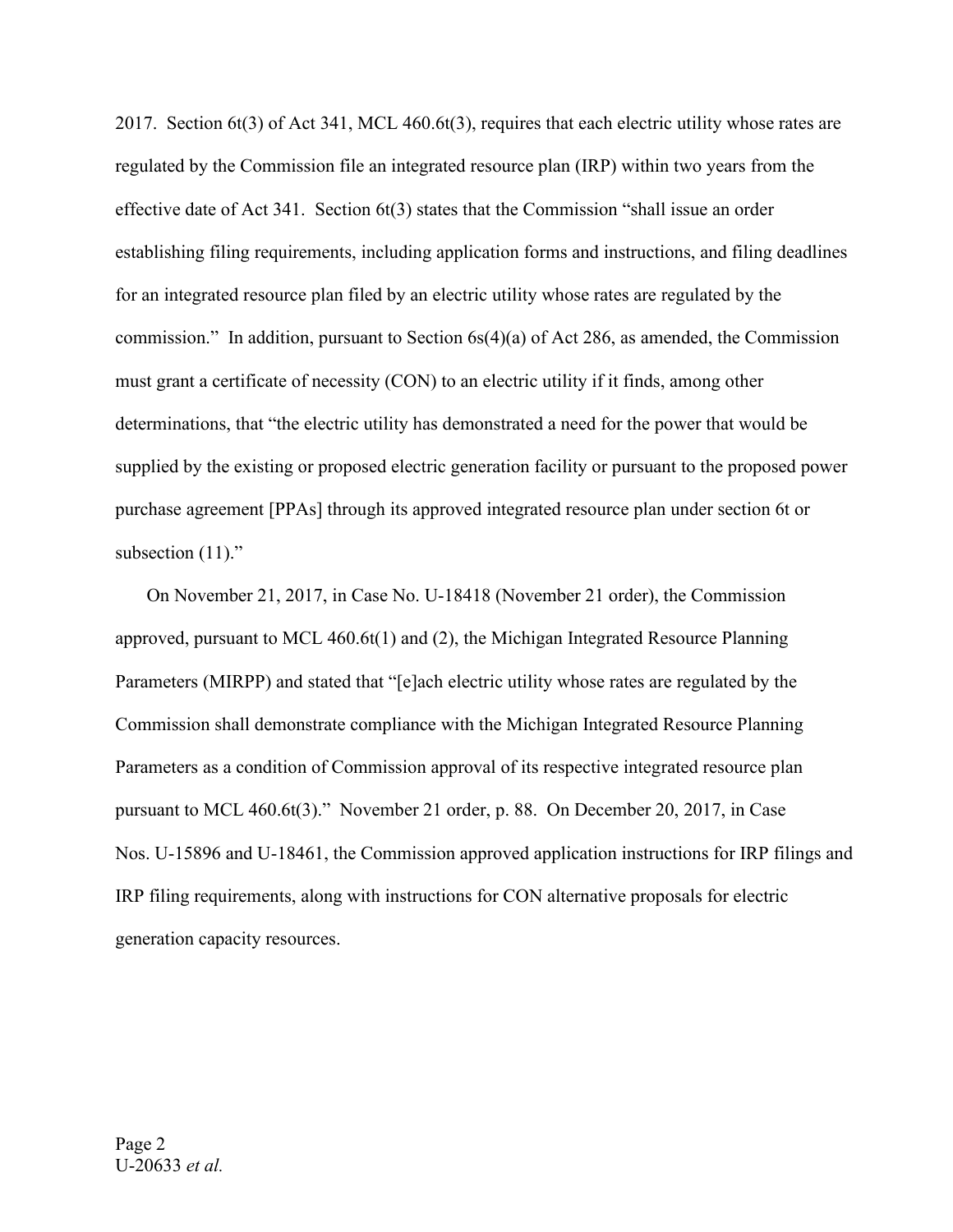On September 11, 2019, in Case No. U-20464, the Commission approved the Michigan Statewide Energy Assessment (SEA) Final Report.<sup>[1](#page-2-0)</sup> The SEA was conducted by the Commission in response to a request from Governor Gretchen Whitmer following electric and natural gas emergencies experienced during a polar vortex event on January 30 and 31, 2019. Among other things, the SEA discussed gaps in existing planning processes and identified areas that could be improved, such as increased diversity in supply resources, improved generation diversity, and revisions to currently approved utility IRP modeling parameters and filing requirements.

In the October 17, 2019 order in Case No. U-20645 (October 17 order), the Commission commenced the MI Power Grid initiative, a focused, multi-year stakeholder initiative to maximize the benefits of the transition to clean, distributed energy resources for Michigan residents and businesses. As part of the MI Power Grid initiative, the Commission made the following commitment:

**Advanced planning processes** for electric investments (resources, transmission, and distribution) will be examined to ensure modeling tools, assumptions, and processes are adapting to technology change, and to better integrate discrete planning activities currently being conducted for new resources (e.g., generation, demand-side options), transmission, and distribution, as detailed in the 2019 Statewide Energy Assessment. Work will also be done to quantify the value of resilience, particularly as it relates to distributed energy resources, as well as the value of diversity in the electric resource mix, in order to ensure proper consideration of both when evaluating proposed investments.

October 17 order, p. 8 (emphasis in original).

Building on these proposals, and under the auspices of the Integration of Resource,

Transmission, and Distribution Planning portion of the MI Power Grid initiative, the Commission

<span id="page-2-0"></span><sup>&</sup>lt;sup>1</sup> The SEA is filing  $#U-20464-0063$  in that docket. It is also available here: [https://mipsc.force.com/sfc/servlet.shepherd/version/download/068t0000005XrEbAAK.](https://mipsc.force.com/sfc/servlet.shepherd/version/download/068t0000005XrEbAAK)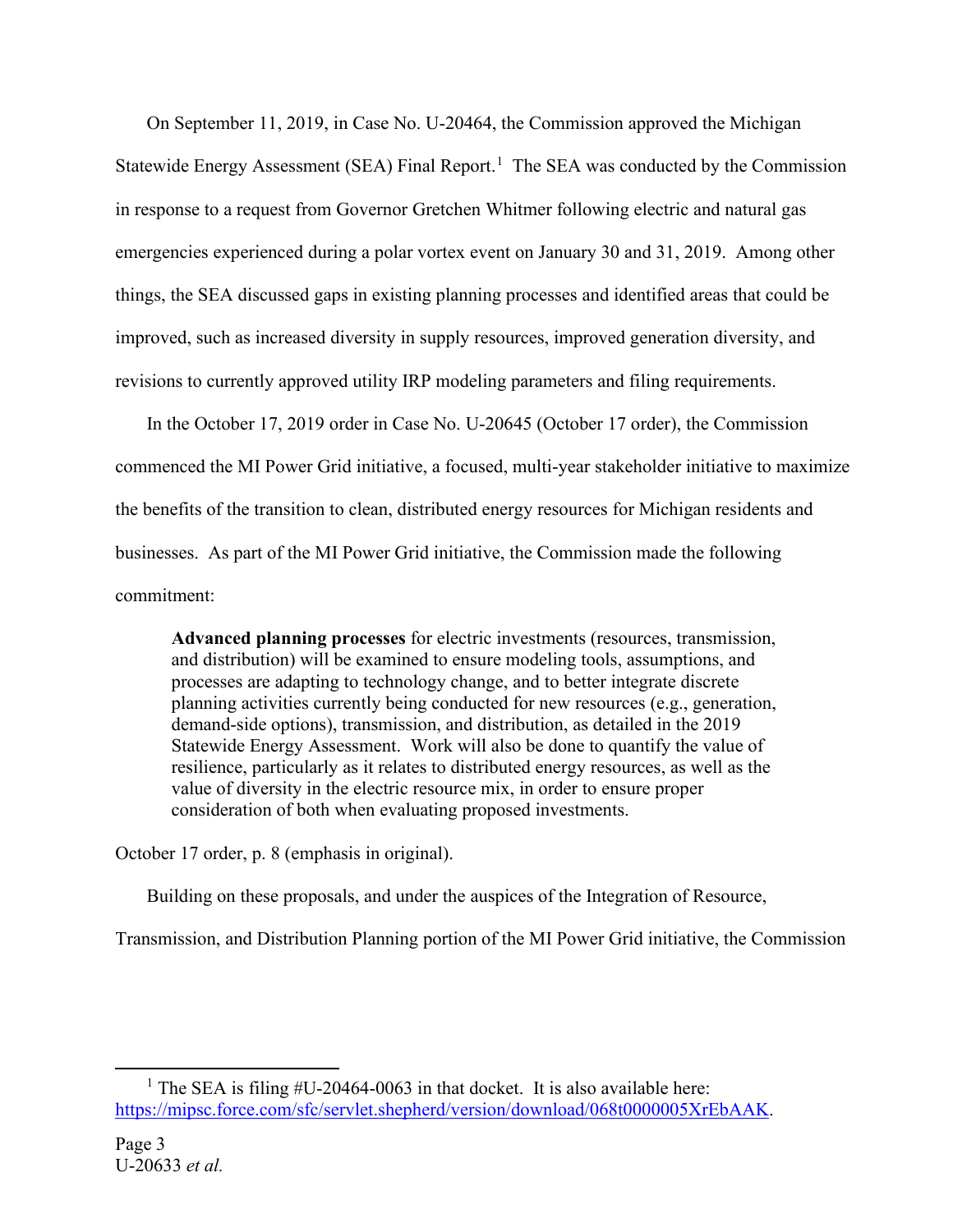opened Case No. U-20633 on August 20, 2020, in Case No. U-20633 (August 20 order) and directed the Commission Staff (Staff) to begin outreach aimed at holding a series of stakeholder sessions and to research best practices in several areas, including "[i]dentifying potential revisions to the Commission-approved IRP modeling parameters or the filing requirements to better accommodate transmission alternatives in IRPs in preparation for the next formal review of the Michigan IRP Planning Parameters expected to take place in 2022." August 20 order, pp. 3-4 (Integration of Resource/Transmission/Distribution Planning workgroup).

#### MI Healthy Climate Plan

On September 23, 2020, Governor Whitmer issued Executive Directive (ED) 2020-10 and Executive Order (EO) 2020-182, which announced the "MI Healthy Climate Plan." ED 2020-10, in conjunction with EO 2019-12, builds on the commitments and actions taken in ED 2019-12, pursuant to which Michigan joined the United States (U.S.) Climate Alliance, a bipartisan coalition of governors from 25 states devoted to pursuing the goals of the internationally accepted Paris Agreement. In ED 2020-10, Governor Whitmer stated that, "[b]y joining the U.S. Climate Alliance, Michigan committed to pursue at least a 26-28% reduction below 2005 levels in greenhouse gas [GHG] emissions by 2025 and to accelerate new and existing policies to reduce carbon pollution and promote clean energy deployment at the state and federal level." ED 2020- 10, p. 1. She explained that Michigan must pursue a carbon-neutral future to protect the environment and public health, and to ensure the resiliency of its economy. Governor Whitmer stated that "[t]ransitioning to carbon neutrality will enable Michigan to eliminate its dependence on out-of-state fossil fuels and take full advantage of this energy transformation—from the jobs it will generate for Michigan's skilled workforce, to the protections it will provide for Michigan's natural resources, to the savings it will bring to Michigan's communities and families." *Id*., p. 2.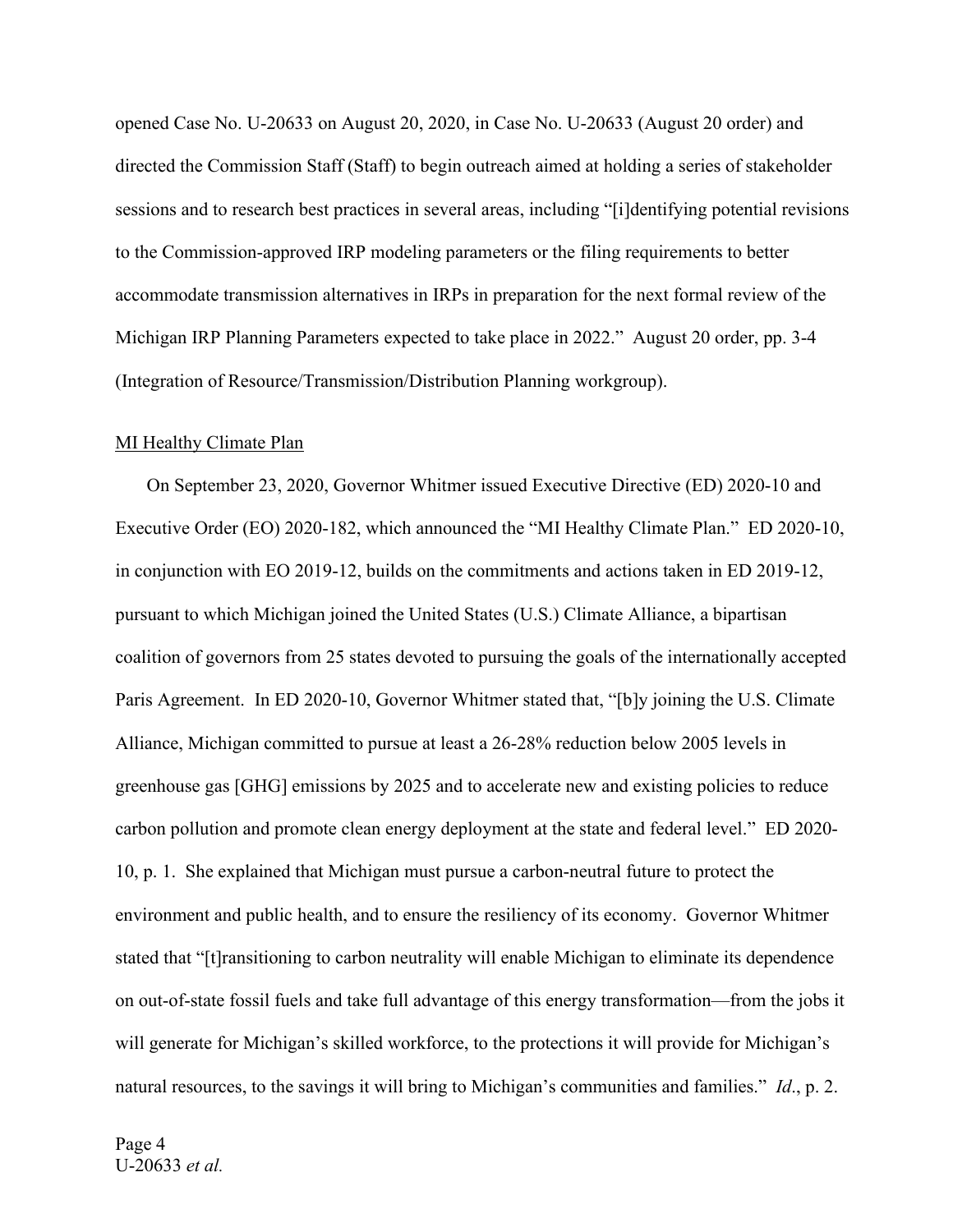To this end, she asserted that "Michigan will aim to achieve economy-wide carbon neutrality no later than 2050, and to maintain net negative greenhouse gas emissions thereafter." *Id*. In order to develop a comprehensive and coordinated plan to meet the goals of ED 2020-10, Governor Whitmer provided a list of directives to State departments and agencies, which included a request that the Michigan Department of Environment, Great Lakes, and Energy (EGLE) further participate in the Commission's IRP process and assist in determining whether utility IRPs are consistent with the emission reduction goals set forth in ED 2020-10.

In EO 2020-182, Governor Whitmer created the Council on Climate Solutions (Council). She stated that the members of the Council will consist of the directors of six departments of the State of Michigan, the chairperson of the Commission, the Treasurer of the State of Michigan, the chief executive officer of the Michigan Economic Development Corporation, and 14 residents of the state of Michigan appointed by the Governor. Governor Whitmer asserted that the Council, among other things, must "[a]dvise [EGLE] in formulating and overseeing the implementation of the MI Healthy Climate Plan, which will serve as the action plan for this state to reduce greenhouse gas emissions and transition toward economywide carbon neutrality." EO 2020-182, p. 3.

#### MI Power Grid: Integration of Resource/Distribution/Transmission Planning

In the October 29, 2020 order in Case No. U-20633 (October 29 order), the Commission noted that, due to customer demand and declining prices, utilities in Michigan have added thousands of megawatts of renewable resources, such as wind and solar, and are on track to exceed the statutory goal of obtaining 35% of generation by 2025 from the cleanest energy sources: renewable energy and energy waste reduction. *See*, MCL 460.1001(3). The integrated resource planning process established by the Legislature in Act 341 and codified in MCL 460.6t has played an important role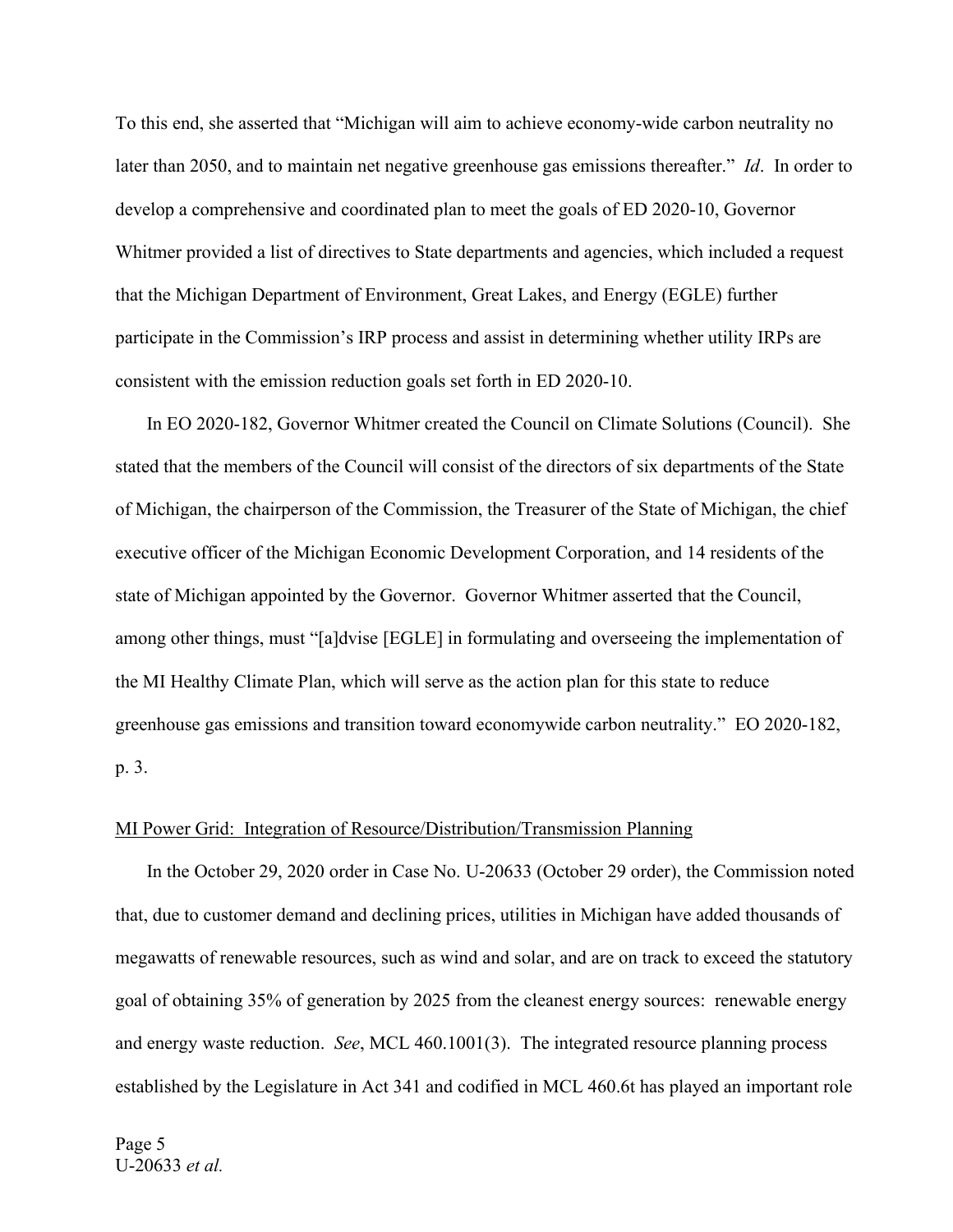in allowing for full consideration of these resources in the utilities' long-term resource plans. In light of the directives set forth in ED 2020-10 and EO 2020-182, the Commission found "that the process of updating utility IRP planning parameters and filing requirements should take into account the goals set by Michigan's utilities and how those goals align with the greenhouse gas emissions targets set by Governor Whitmer." October 29 order, p. 6.

Furthermore, in the October 29 order, the Commission noted that Consumers Energy Company (Consumers), Indiana Michigan Power Company (I&M), and Upper Michigan Energy Resources Corporation (UMERC) will be filing IRPs in 2021, and therefore it is imperative that the Staff timely develop recommendations to be considered by the Commission as to how these three utilities, and other utilities who file IRPs in the future, may best consider the emission reduction targets set by Governor Whitmer. The Commission directed the Staff to file a report in Case No. U-20633 by December 15, 2020, summarizing a Straw Proposal for advancing these objectives, other proposals from states with similar GHG emission objectives or proposals identified in the stakeholder process, and any stakeholder feedback. October 29 order, p. 7. The Commission stated that the December 15, 2020 report shall also provide the Staff's recommendation. In addition, the Commission provided an opportunity for stakeholders and interested persons to file comments in response to the December 15, 2020 report and recommendation. The Staff filed its "MI Power Grid: Emissions Reporting Requirements for Utility IRPs" in Case No. U-20633 on December 15, 2020 (December 15 report).

#### The Commission Staff's December 15, 2020 Report and Straw Proposal

In the December 15 report, the Staff stated that, in accordance with the August 20 order, it convened the Integration of Resource/Transmission/Distribution Planning workgroup and conducted a series of stakeholder meetings to perform research in this work area. At the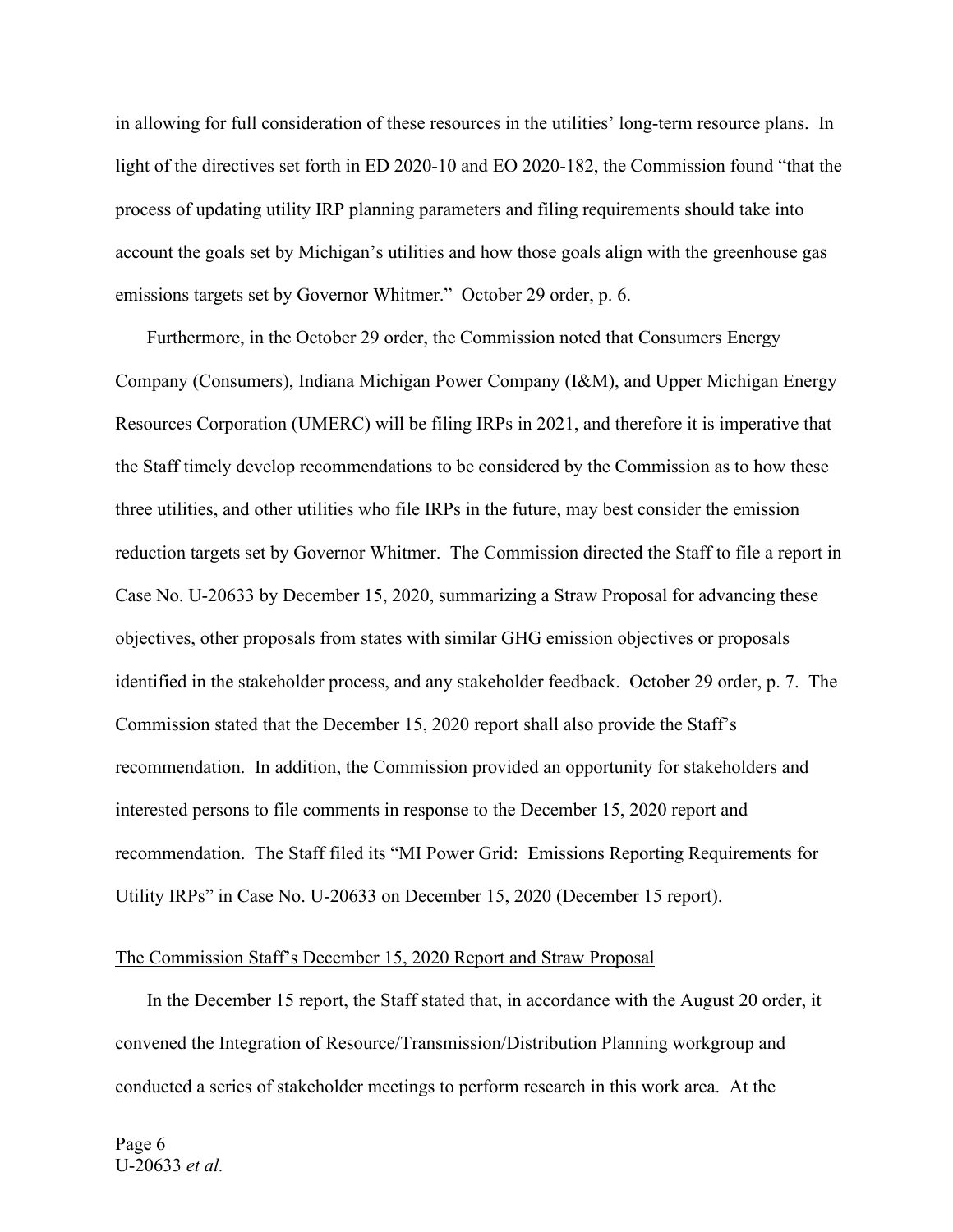October 21, 2020 stakeholder session, the Staff presented a Straw Proposal for incorporating the Governor's emissions reduction goals into its recommendations for updating the utility integrated resource planning process and to show a potential future that meets the objectives of ED 2020-10. The Staff provided:

two different sets of proposals, one proposal for utilities filing before the next updates to the Michigan Integrated Resource Planning Parameters (MIRPP) and IRP Filing Requirements are approved by the Commission (Near-term filings), and one for utilities filing after these are approved by the Commission (Long-term filings). Each proposal provided multiple options for stakeholders to consider, with each option varying one or more of the following parameters: updates to the MIRPP (for Long-term filings), need for an optimized run if the preferred plan does not meet compliance, a chart that tracks annual carbon emissions of the Company's preferred plan, and reporting requirements for other greenhouse gas emissions. For example, 'option 1' for utilities filing Long-term filings requires a chart that provides the utilities['] annual carbon emissions through 2025, while 'options 2 and 3' require the same chart of annual carbon emissions through the 15-year planning horizon. The proposal for utilities filing Near-term filings includes options with similar changes to parameters, however these options do not consider an update to the MIRPP due to time constraints detailed in the Commission's October 29, 2020 order in Case No. U-20633.

December 15 report, p. 9. The Staff stated that, after presenting its Straw Proposal, it solicited feedback from the Integration of Resource/Transmission/Distribution Planning workgroup. The Staff also stated that it provided the opportunity for interested parties to present alternate proposals to meet the carbon emission reduction goals of ED 2020-10. The Staff noted that I&M and the Ecology Center, the Natural Resources Defense Council, the Michigan Environmental Council, the Environmental Law and Policy Center, the Union of Concerned Scientists, Sierra Club, and Vote Solar (the Environmental Coalition) presented proposals.

I&M advocated for continuing the current practice of allowing for a single, utility-systemwide IRP to be developed for multi-state utilities filing in Michigan. According to I&M, if the current structure is maintained, multi-state utilities would be permitted to file an IRP in Michigan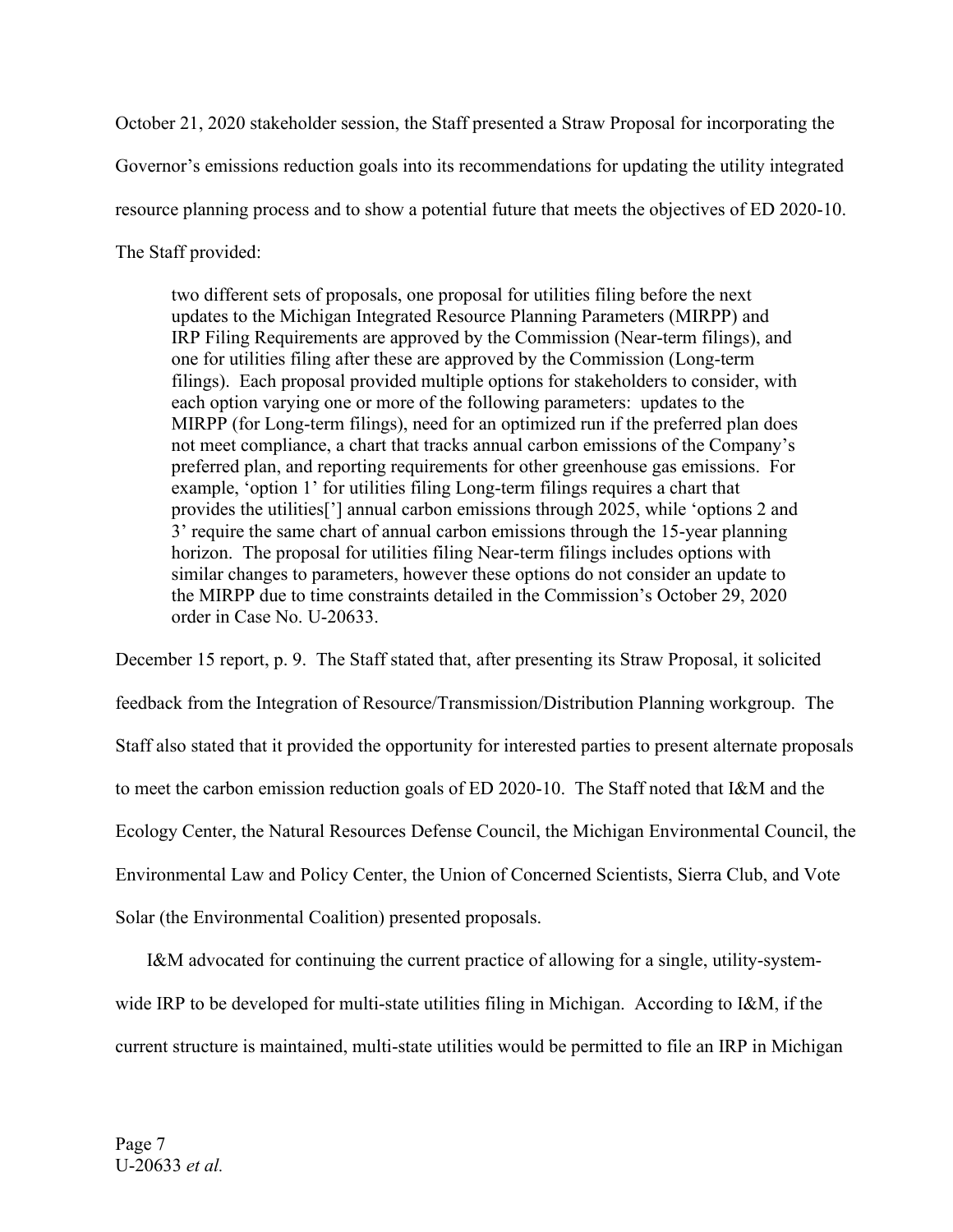for the utility's entire multi-state territory, but the Commission could also require the utility to provide supplemental information as necessary. I&M also emphasized the importance of dispatchable generation to achieve a carbon-neutral future. *See*, December 15 report, p. 10.

The Environmental Coalition presented an alternate proposal that:

focused on the need for the electric utilities to account for the timing and intensity of carbon emissions reductions from all other sectors of the economy, in order for the state to achieve the interim goal of a 28% reduction in economy-wide carbon emissions from 2005 levels by 2025. The [Environmental Coalition] compared historical emissions trends by economic sector, and found that, while the energy sector has achieved significant reductions in carbon emissions over the last decade, other sectors that comprise a significant portion of the state's annual carbon emissions have not seen a similar reduction. The [Environmental Coalition's] analysis concluded that the slower rate of emissions reductions in the other sectors of the economy will make it difficult to achieve the target of a 28% reduction in economy-wide carbon emissions by 2025. With the current expected rates of the electrification of the transportation and building sectors, the [Environmental Coalition] recommend[s] the energy sector reduce its carbon emissions by approximately 36% by 2025 from 2018 levels, to achieve this target while also experiencing significant load growth.

#### *Id*.

The Staff stated that it researched other states that have adopted similar emissions reduction goals to locate best practices in incorporating these goals into utility resource planning processes, such as California, Hawaii, Maine (ME), Massachusetts, New York (NY), and Washington (WA). Although these states have adopted similar emissions reduction goals, the Staff noted that there were significant differences in how these goals were incorporated into utility planning processes. The Staff stated that, "[f]or instance, many states have set a goal for achieving carbon neutrality, however there are differences in when the state plans to achieve it, and in any interim metrics that must be met in the years before achieving carbon neutrality." *Id*. The Staff asserted that there are also significant differences in the details of the various states' goals, state and local regulations, established utility resource planning parameters, and market structures, as well as other additional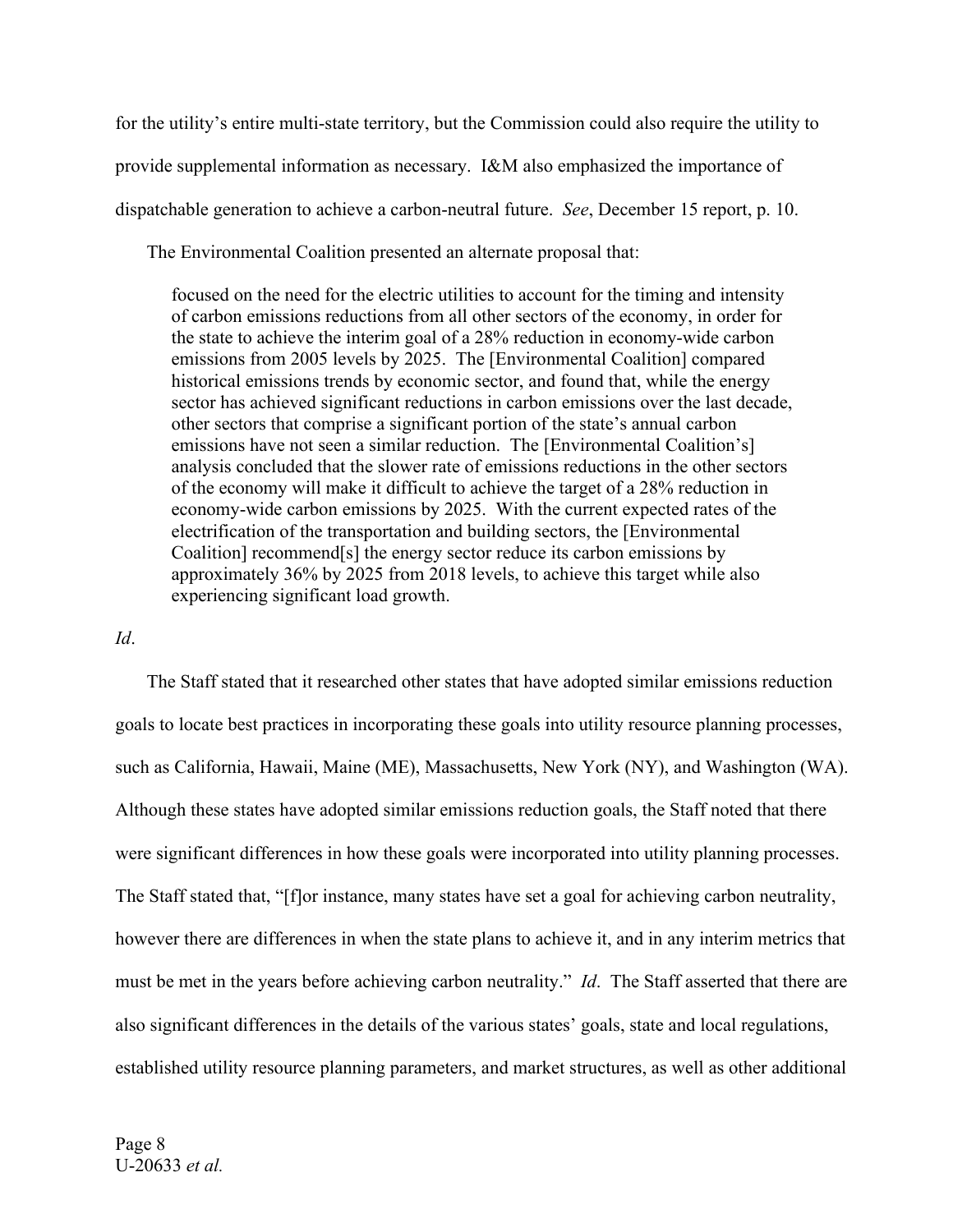metrics and legislative mandates, and therefore it is difficult to apply solutions and practices from other jurisdictions directly to Michigan. However, the Staff found that "[o]ne commonality between multiple plans, including in Michigan, is the use of a Climate Council to develop a multiphased implementation plan to achieve these goals (ME, NY, WA)." *Id*., p. 11.

At a November 6, 2020 stakeholder session of the Integration of Resource/Transmission/Distribution Planning workgroup, the Staff invited interested persons to submit comments on the Staff's Straw Proposal and I&M's and the Environmental Coalition's alternate proposals. On November 25, 2020, the Association of Businesses Advocating Tariff Equity (ABATE), the American Council for an Energy Efficient Economy (ACEEE), Michigan Energy Innovation Business Council (MEIBC), Armada Power, DTE Electric Company (DTE Electric), the Environmental Coalition, and Consumers provided comments. In the December 15 report, the Staff noted that a wide variety of comments were received and stated that "[t]he following is a partial list of topics highlighted by Stakeholders for further consideration: the need for equitable evaluation of non-wires alternatives and other non-traditional technologies, the need for a coordinated generation analysis for all retirement decisions, and the contributions of energy efficiency to building electrification." *Id*., p. 12.

In developing its final set of recommendations for the Commission's consideration, the Staff explored different proposals presented during the Integration of Resource/Transmission/Distribution Planning workgroup's stakeholder meetings, stakeholder discussion, best practices in other states, and written feedback solicited from stakeholders. The Staff explained that its final set of recommendations include:

recommendations for utilities that are filing IRPs prior to finalization of the next MIRPP and IRP filing requirements updates (Near-term filings). Staff is not recommending options for utilities filing after the updates to the MIRPP and IRP filing requirements are approved by the Commission (Long-term filings) at this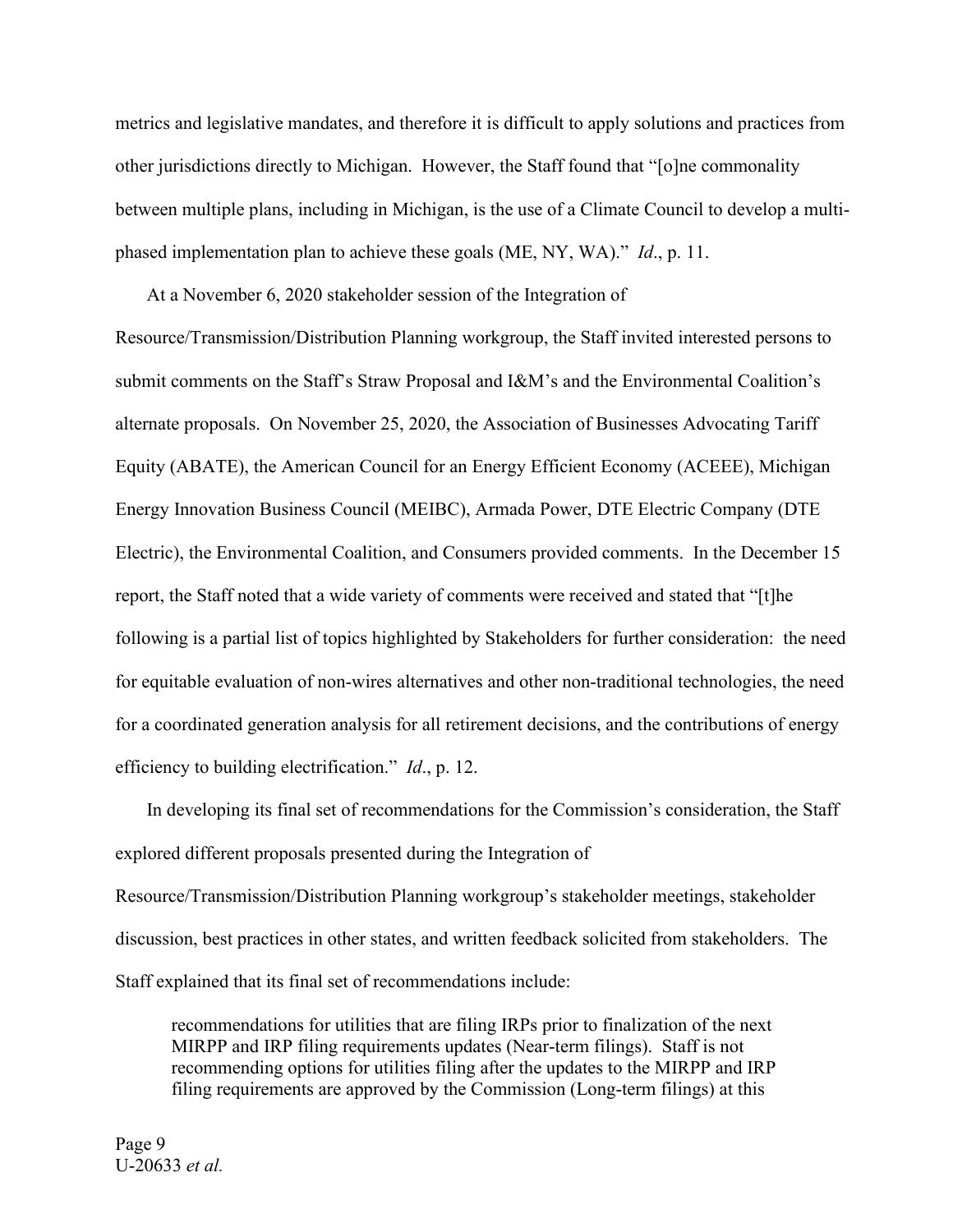time. Those proposals will continue to be developed throughout the remainder of Phases II and III of this work group and require a more extensive discussion that includes consideration of how to incorporate these proposals into the utility planning process through updates to the MIRPP and IRP filing requirements, expected to occur in 2022.

December 15 report, p. ii.

For utilities making a Near-term filing, the Staff presented two options that provide slightly

different paths toward achieving the net zero carbon emissions goal by 2050. The Staff stated that

its "near-term options aim to leverage data to build the scenario that simply alters an existing

scenario specified as part of the current MIRPP, leveraging information that is already available to

utilities. Both options will provide necessary information to the Commission about paths toward

carbon neutrality for each of the utilities filing an IRP in the near-term." *Id*., p. 14. For Option 1,

the Staff recommended that a utility making a Near-term filing:

Perform one additional IRP modeling run to illustrate a path toward an electrification future and meet the interim goal of 28% carbon reduction by 2025 and continue along a trajectory toward net zero carbon emissions by 2050, as stated in ED 2020-10. This approach will help identify potential risks of this future scenario, such as consideration for resource interconnections and overall system reliability.

- Run the Environmental Policy [EP] scenario as defined in the MIRPP and apply the Company's proposed course of action [PCA] through the 15-year planning horizon, including the following changes in that run. Allow the model to build additional resources as needed.
- Reduce carbon emissions by at least 28% of the utility's 2005 amounts by 2025, accomplished by modeling a hard cap on carbon emissions in 2025. Demonstrate a reasonable path to achieving carbon neutrality in 2050 by continuing to reduce carbon emissions through the end of the planning horizon.
- Apply a high load growth through the study period of 2% annually, up from the required 1.5% sensitivity included in the MIRPP Environmental Policy scenario. The increase in annual load growth will reflect an increase in load due to electrification.
- Include all carbon emissions for owned generation units, power purchase agreements, MISO [Midcontinent Independent System Operator, Inc.] market

Page 10 U-20633 *et al.*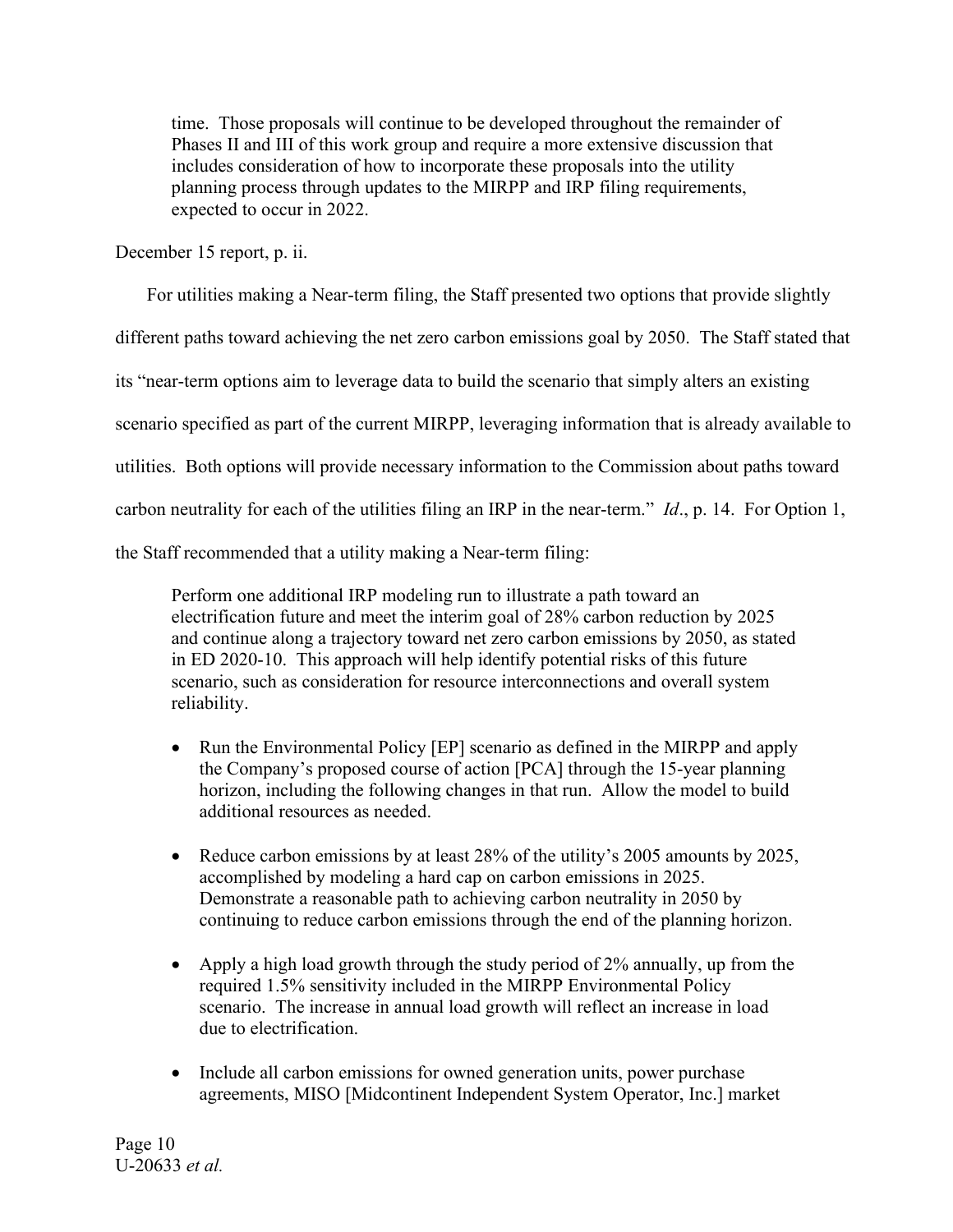energy purchases, and electricity used for the organization. Compare the projected carbon reduction achieved by the model through the 15-year planning horizon to the 2025 goal of a 28% carbon reduction and illustrate a trendline to the eventual 2050 goal. Given the likelihood of significant carbon emissions reductions occurring in single year intervals coinciding with the retirement of existing high-capacity fossil-fueled generation, this trendline should be levelized to provide the analogous annual emissions reduction rate through the planning horizon and beyond. Supply supporting evidence with necessary testimony and exhibits, including identifying any years in the planning horizon in which the model varies in carbon emissions significantly from the trendline, why this variation is occurring, and any actions planned to ensure the utility will stay on track to meet the 2050 goal.

- Provide exhibits that chart carbon emissions reductions through the 15-year planning horizon and illustrate the continued carbon emissions reduction trajectory necessary to meet the 2050 goal. Include exhibits that provide annual projected emissions for CO2 [carbon dioxide], SOx [sulfur oxide], NOx [nitrogen oxide], Mercury, and PPM [primary particulate matter] through the 15-year planning horizon for the proposed course of action and each scenario optimized plan, including any additional scenarios developed by the utility. A copy of all exhibits in their native format, with all formulae intact, should be provided in additional documentation that accompanies the IRP filing.
- This additional modeling run would apply to utilities who serve customers in MISO local resource zone 7 (Lower Peninsula) as well as local resource zone 2 (Upper Peninsula). Utilities serving customers in the Upper Peninsula may not have included the Environmental Policy scenario in previous IRPs, as provided for in the MIRPP previously approved by the Commission.

*Id.*, pp. 14-15 (notes omitted).

For Option 2, the Staff recommended that a utility making a Near-term filing:

Perform one additional IRP modeling run to illustrate a path toward an electrification future and achieve an increased interim goal for the electric sector of a 32% reduction in carbon emissions from 2005 levels by 2025. This option increases the interim 2025 goal beyond the 28% carbon emissions reduction specified in ED 2020-10. This interim goal is responsive to stakeholder feedback and analysis that attempted to calculate the additional near-term carbon reductions the electric power sector would need to make to achieve an economy-wide reduction in carbon emissions of 28% by 2025. This option assumes that historical emissions reduction trends in other sectors will continue.

• Run the MIRPP Environmental Policy scenario and apply the proposed course of action through the 15-year planning horizon, including the following changes in that run. Allow the model to select additional resources as needed.

Page 11 U-20633 *et al.*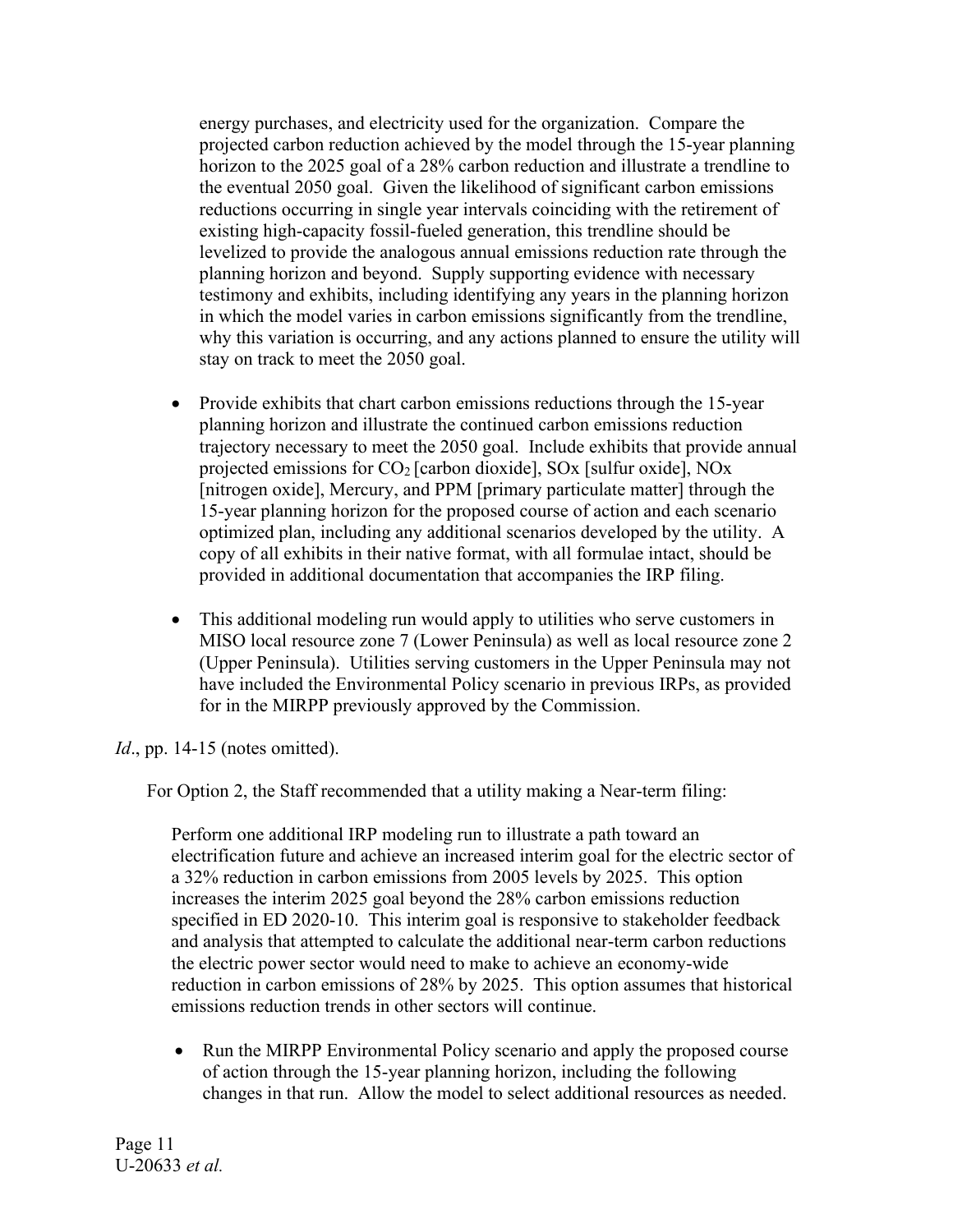- Decrease carbon emissions more aggressively by achieving at least a 32% reduction in utility carbon emissions by 2025 from 2005 amounts, modeled as a hard cap on carbon emissions in 2025. Demonstrate a reasonable path to achieving carbon neutrality in 2050 by continuing to reduce carbon emissions through the end of the planning horizon.
- Apply a high load growth through the study period of 2% annually, up from the required 1.5% sensitivity included in the MIRPP Environmental Policy scenario. The increase in annual load growth will reflect an increase in load due to electrification.
- Include all carbon emissions for owned generation units, power purchase agreements, MISO market energy purchases, and electricity used for the organization. Compare the projected carbon emissions reduction achieved by the model through the 15-year planning horizon to the 2025 goal of a 32% carbon emissions reduction and illustrate a trendline to the eventual 2050 goal. Given the likelihood of significant carbon emissions reductions occurring in single year intervals coinciding with the retirement of existing high-capacity fossil-fueled generation, this trendline should be levelized to provide the analogous annual emissions reduction rate through the planning horizon and beyond. Supply supporting evidence with necessary testimony and exhibits, including identifying any years in the planning horizon in which the model varies in carbon emissions significantly from the trendline, why this variation is occurring, and any actions taken to ensure the utility will stay on track to meet the 2050 goal.
- Provide exhibits that chart carbon emissions reduction through the 15-year planning horizon and illustrate the continued carbon emission reduction trajectory necessary to meet the 2050 [goal]. Include exhibits that provide annual projected emissions for  $CO<sub>2</sub>$ ,  $SO<sub>X</sub>$ ,  $NO<sub>X</sub>$ , Mercury, and PPM over the 15-year planning horizon, and through 2050 for the preferred plan and each scenario optimized plan including any additional scenarios developed by the utility. All exhibits should be provided in their native format, with all formulae intact, in the workpapers included in the IRP filing.
- This additional modeling run would apply to utilities who serve customers in MISO local resource zone 7 (Lower Peninsula) as well as local resource zone 2 (Upper Peninsula). Utilities serving customers in the Upper Peninsula may not have included the Environmental Policy scenario in previous IRPs, as provided for in the MIRPP previously approved by the Commission.

*Id.*, pp. 15-16 (notes omitted).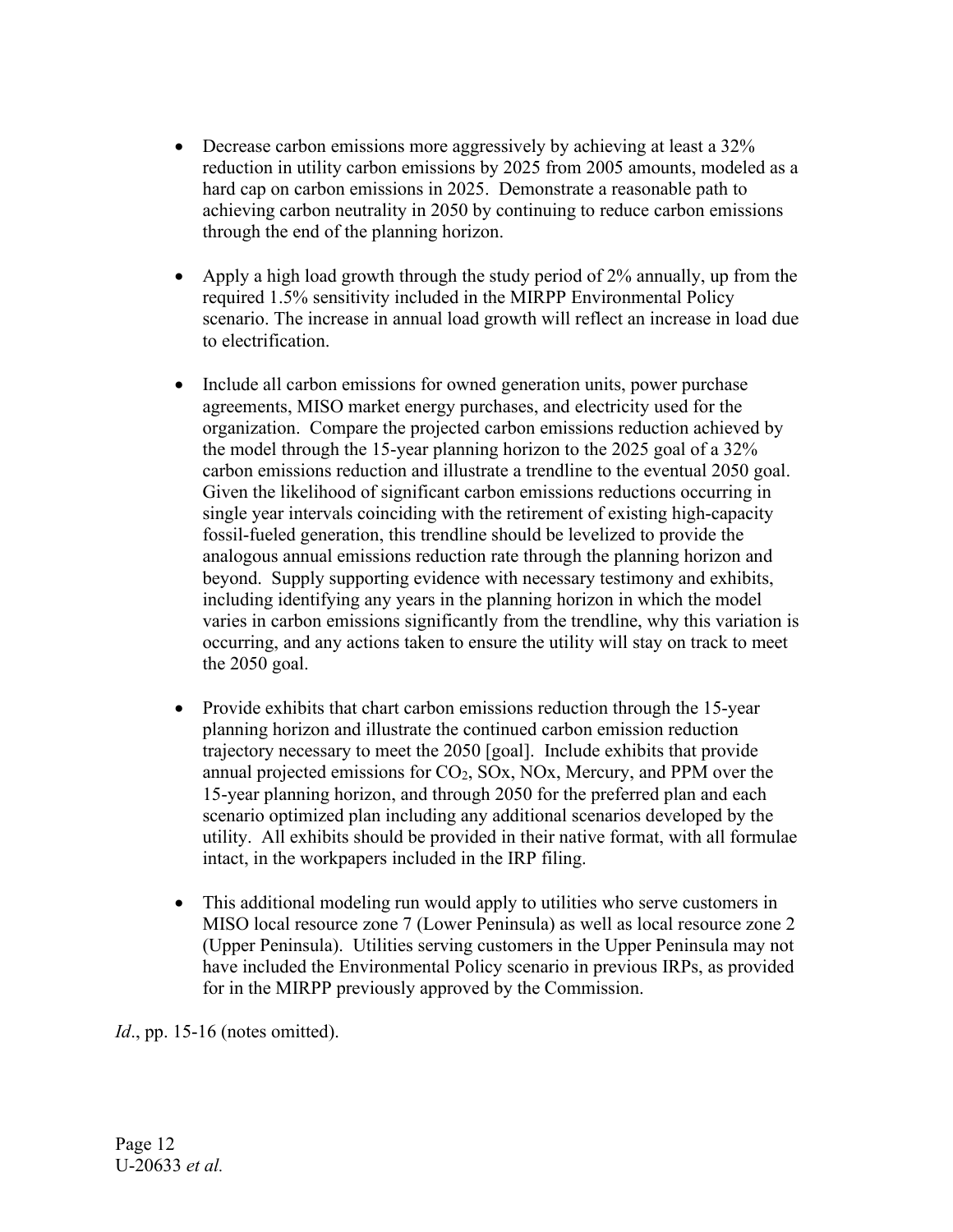The Staff also provided recommendations for multi-state utilities. The Staff noted that MCL 460.6t(4) "requires the Commission to accept an integrated resource plan filed in another state for the purposes of filing in this state. That same section of the statute allows the Commission to 'require supplemental information if necessary as part of its evaluation and determination of whether to approve the plan.'" *Id*., p. 16 (quoting MCL 460.6t(4)) (note omitted). Therefore, the Staff recommended that multi-state utilities perform an additional modeling run that shows how its Michigan service territory will meet the carbon emissions reduction goals set forth in ED 2020-10. According to the Staff, "this additional modeling run is necessary to provide supplemental information to ensure multi-state utilities are on track to meet the carbon emissions goals of ED 2020-10." *Id*. The Staff further explained:

The impact on multi-state utilities is different than the impact on utilities whose service territory is fully contained within the Michigan State boundaries. The impact of an electrification future in Michigan would potentially increase the Michigan portion of the total multi-state utility load. The interim carbon goal should be appropriately proportioned to reflect the amount of the utility's Michigan service territory load as a portion of the total utility's system load, while considering anticipated load growth in the rest of the utility's service territory that may not have the same carbon emission reduction goals as Michigan. For example, if the Michigan portion of a multi-state utility's load represents 25% of its total service territory load and a 50% carbon emission reduction is required by a specific year then that utility would be expected to achieve a 12.5% carbon reduction to meet the ED 2020-10 goal for its Michigan service territory, (25%\*50%=12.5%).

*Id.*, p. 17. The Staff stated that, alternatively, the Commission could allow multi-state utilities more flexibility to demonstrate compliance with the carbon emission reduction goals by requiring supporting testimony and exhibits that provide clear information from the multi-state utility's existing scenarios, illustrating an electrification and carbon neutral future in its Michigan service territory. The Staff asserted that "this supporting evidence must show the overall impact to load, utility resources, and emissions and demonstrate a path towards the ED 2020-10 carbon emission reductions." *Id*.

Page 13 U-20633 *et al.*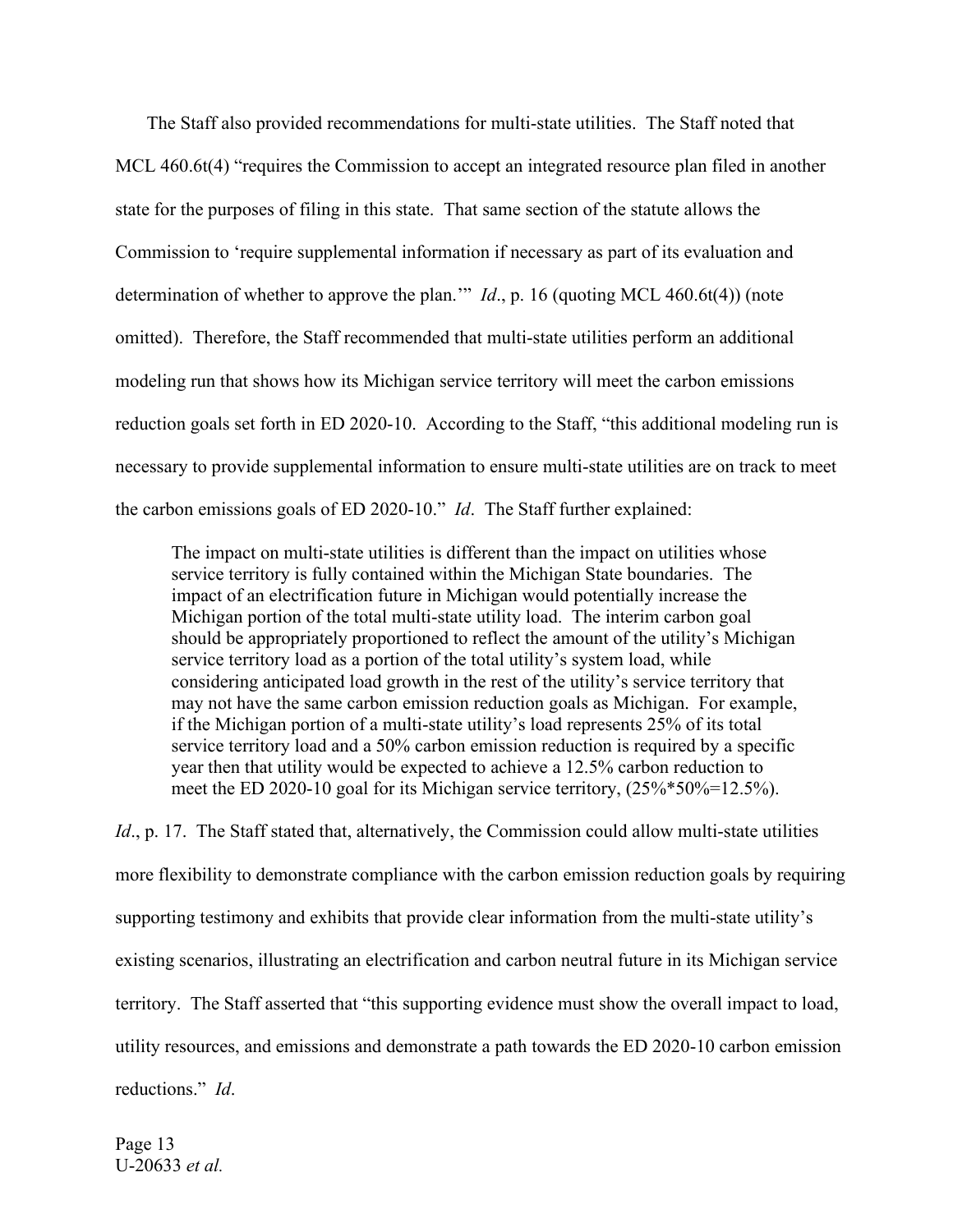In conclusion, the Staff recommended that the Commission select either Option 1 or Option 2 for utilities filing IRPs before the next updates to the MIRPP and IRP filing requirements are finalized, and one option for multi-state utilities to meet the goals of ED 2020-10. The Staff stated that:

discussions will continue in Phases II and III of the MI Power Grid Advanced Planning processes work group on the development of a proposal for utilities filing after the next updates to the MIRPP and IRP Filing Requirements are approved by the Commission, expected in 2022. A proposal for the long-term filings will require updates to the MIRPP and IRP filing requirements, and its implementation will include any guidance from EGLE and the Council on Climate Solutions that is available to Staff at that time.

*Id*.

#### **Comments**

Comments on the December 15 report were filed by ABATE; the Environmental Coalition; Consumers; UMERC; I&M; DTE Electric; and MEIBC and Advanced Energy Economy (together, MEIBC/AEE). Many of the comments mirror the stakeholder feedback described above.

ABATE states that determinations regarding the retirement of fossil-fueled generation should take place only after a reasonable and transparent analysis, explaining that "requiring or instituting prescriptive assumptions around specific utility retirements is inappropriate and presents a risk of uneconomic retirement of generation." ABATE's comments, p. 2. ABATE contends that utilities should direct their carbon reduction efforts towards the generation units that they own and directly control, and not towards carbon emissions occurring outside their direct control. ABATE states that ED 2020-10 issued by Governor Whitmer does not expand the Commission's jurisdiction, and that the Commission's authority does not include the power to make management decisions. ABATE asserts that the recommendations in the December 15 report are "arguably close to

Page 14 U-20633 *et al.*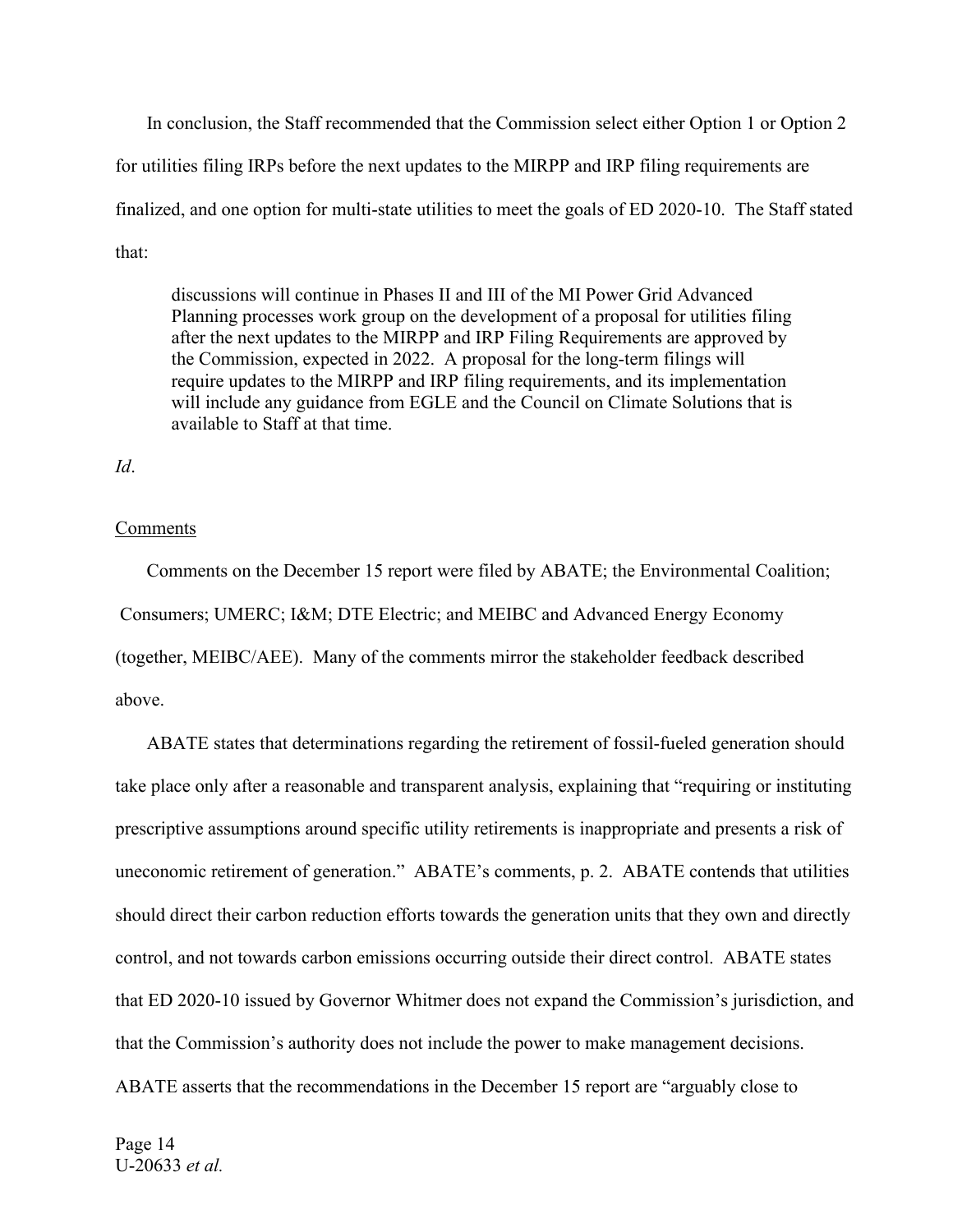effectively appearing or operating as administrative rules," and that any established reduction target should be supported by a "cost-benefit analysis." *Id.*, p. 3. ABATE contends that all stakeholders will continue to have the opportunity to intervene in IRP proceedings.

The Environmental Coalition notes that, in the December 15 report, the Staff stated that its "overarching recommendation is that all utilities filing a Near-term IRP model one scenario that achieves the goals of ED 2020-10." Environmental Coalition's comments, p. 2 (quoting the December 15 report, p. 13). However, the Environmental Coalition argues that neither of the two options proposed in the December 15 report actually achieve the goals of ED 2020-10.

According to the Environmental Coalition, ED 2020-10 sets an emissions reduction target on an economy-wide basis. Thus, the Environmental Coalition contends that the requirement that utilities consider only their own emissions, such as in Option 1, is inadequate because it addresses emissions from only the electric power sector of the state's economy. The Environmental Coalition maintains that "the power sector has large cost-effective opportunities to move at a faster pace than other sectors and must do so for the state to achieve both the 2025 and 2050 MI Healthy Climate Plan goals." *Id*., p. 4 (note omitted). The Environmental Coalition advocates adoption of a modified version of Option 2 which mandates a requirement "to model a hard cap on emissions representing a 36% reduction from their 2018 levels, or a 52% reduction from their 2005 levels" by 2025. *Id.*, p. 5. The Environmental Coalition argues that Michigan utilities will exceed even the 32% target simply by conducting business as usual, and that studies show that these higher proposed targets will be necessary for the Michigan economy to reach the Governor's goals. The Environmental Coalition posits that EGLE and the Council will set requirements for higher shortterm contributions towards emissions reductions from the power sector.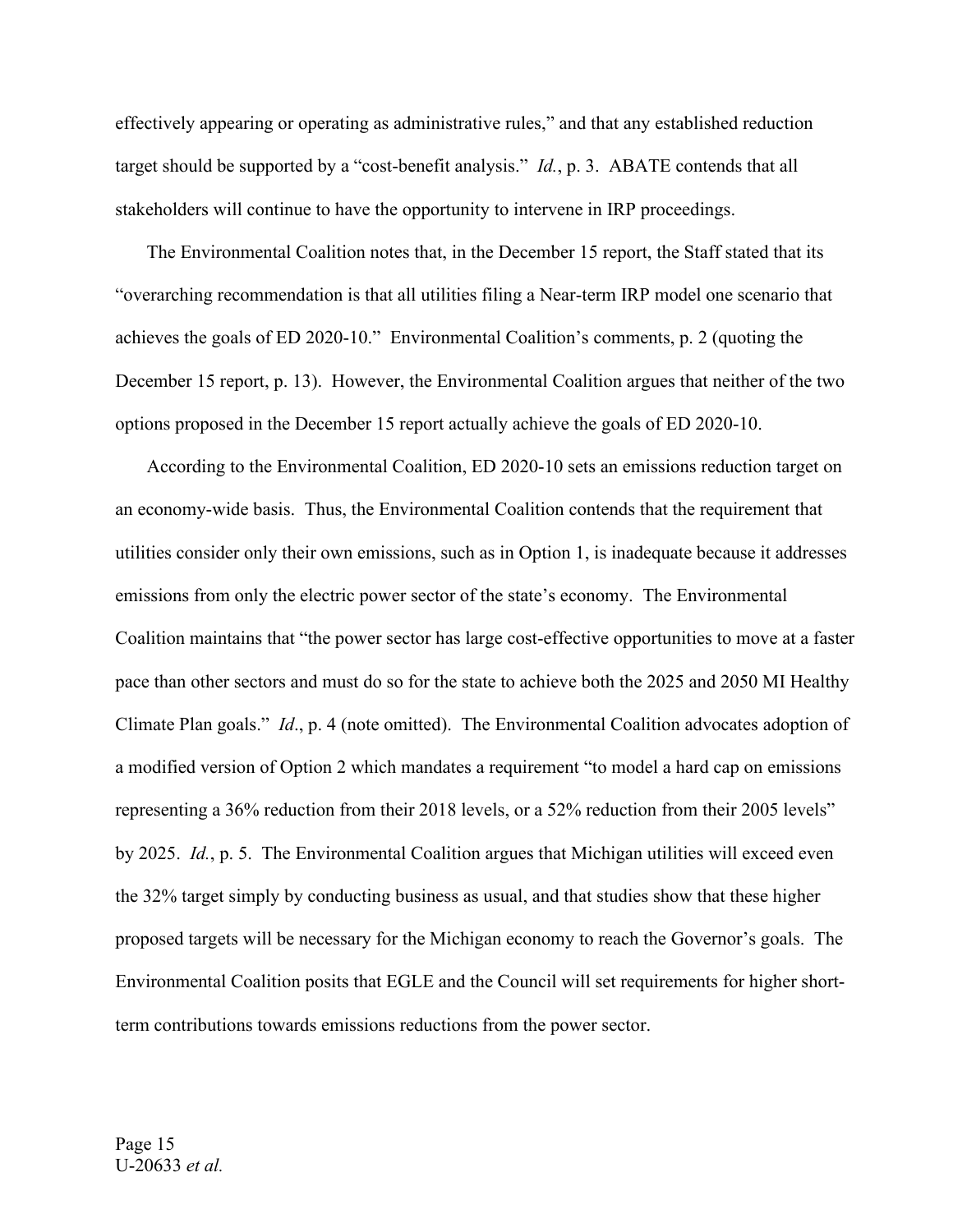The Environmental Coalition also recommends that the high load growth factor of 2% be removed from any option that is adopted because:

there is very little evidence from electrification trends that support load growth increasing an additional 0.5% over the next 4 years. The 2% approach recommended by Staff is too blunt of an instrument to incorporate the dynamic nature of electrification (or, "flexible demand"), fails to address how it is likely to affect load growth, and likely would produce misleading and negative ratepayer and grid impacts that are inconsistent with a well-leveraged and well-planned increase in the near term of behind-the-meter electric technologies.

*Id.*, p. 8. The Environmental Coalition states that the existing high load factor of 1.5% is sufficient for Near-term filings. The Environmental Coalition further comments that utilities should demonstrate a 2050 pathway to zero emissions and not simply to carbon neutrality. The Environmental Coalition "view[s] carbon neutrality as code for offsets," and recommends that the Commission decline to consider offsets as a carbon reduction strategy because they tend to promote unequal environmental impacts. *Id.*, p. 10. The Environmental Coalition supports the Staff's recommendation that multi-state utilities making Near-term filings include modeling that shows how their Michigan service territories will meet emission reduction targets, but again advocates a 36% reduction from 2018 levels by 2025 rather than the targets set in ED 2020-10.

Consumers states that all of the options contained in the December 15 report are premature and would result in inconsistencies between the Near-term filings and IRPs filed after 2022. Consumers notes that there are only three utilities filing an IRP in the near term and that, of those three, only Consumers would be required to undertake the full modeling and reporting requirements laid out in the December 15 report (I&M is a multi-state utility and UMERC serves a smaller number of customers). Consumers argues:

In general, requiring a portion of the state's utilities to perform analysis and reporting to be representative of state goals prior to final updates to the MIRPP creates inconsistences between emissions modeling and data that would be filed in IRPs prior to 2022, versus those that would be filed after 2022 when MIRPP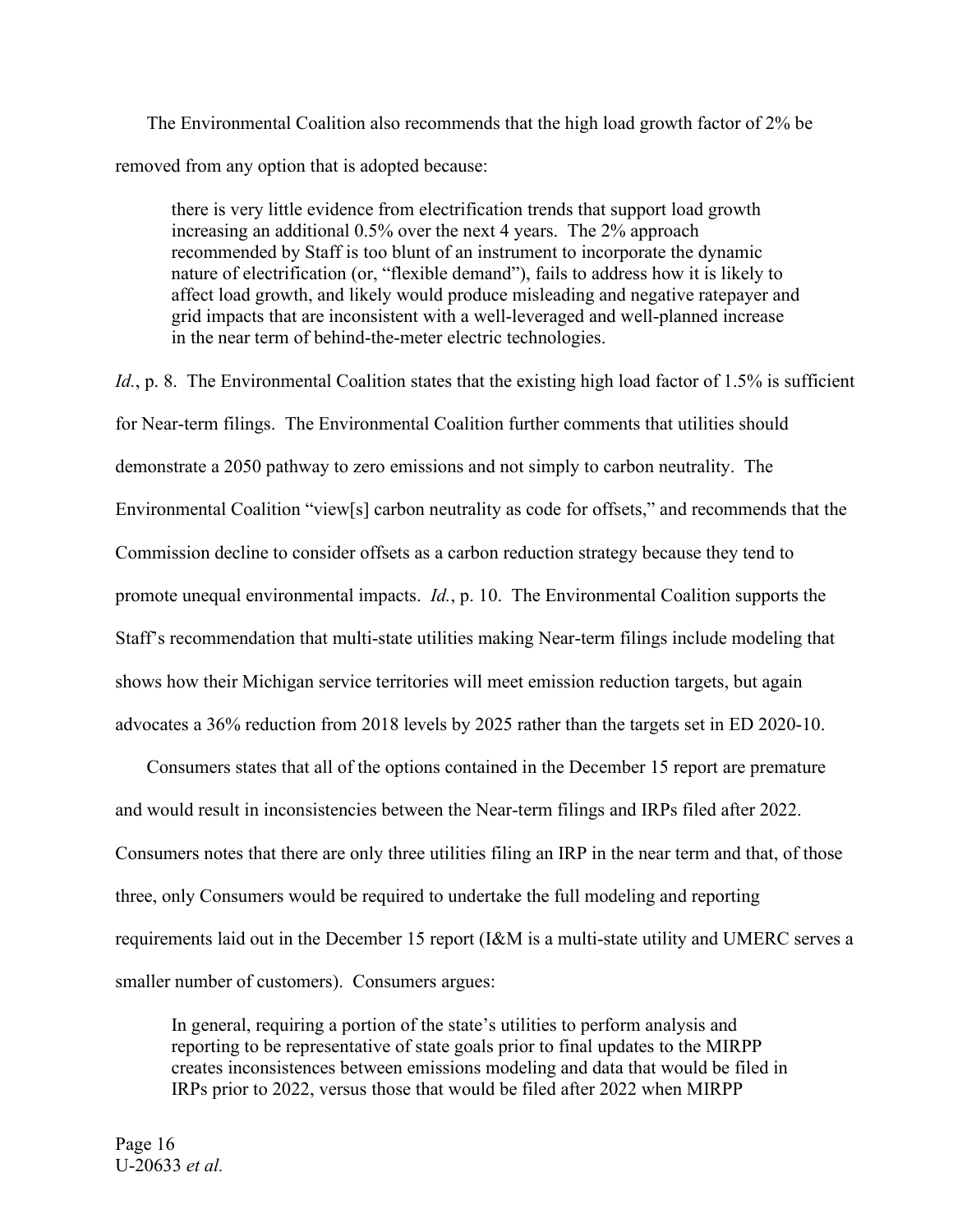updates have been thoroughly discussed, developed, and finalized. Issuing these additional requirements prior to recommendations or guidelines issued as part of the MI Healthy Climate Plan will also create the potential for inconsistencies in goals and reporting.

Consumers' comments, p. 2. Consumers contends that new modeling and reporting requirements should be applicable to IRPs after 2022 for consistency and equity. Consumers notes that EGLE and the Council have been tasked with coordinating the state's carbon reduction efforts, and argues that new requirements set by the Commission may become obsolete. Consumers offers that, for information purposes, the Commission could require all utilities to submit a status report showing how each utility is tracking to the near-term and long-term goals of ED 2020-10.

Consumers states that Options 1 and 2 require at least two additional modeling runs. Consumers notes that, if the PCA as modeled in the EP scenario does not demonstrate compliance with the 28% reduction by 2025 target, then an additional model showing alternative resource selections must be provided. Consumers submits that this seems to create an alternate PCA and it is unclear whether this is intended to form an alternate IRP. Consumers notes that the additional high load growth sensitivity of 2% annually requires another modeling run, and argues that the current MIRPP requirement to evaluate a 1.5% annual load growth sensitivity is sufficient to address the amount of electrification expected to occur in the near term. Consumers states that "the Company supports the recommendation to work to develop industry-specific electrification forecasts for future incorporation in demand forecasts, which will provide more reasonable and accurate assumptions to help drive the utility decision making process for IRPs filed using the updated and final MIRPP expected in 2022." *Id.*, pp. 4-5.

Consumers objects to the requirement that it include in the modeling all carbon emissions for PPAs, MISO market energy purchases, and electricity used by the company, along with the emissions from company-owned generation units. Consumers avers that it "is unable to identify,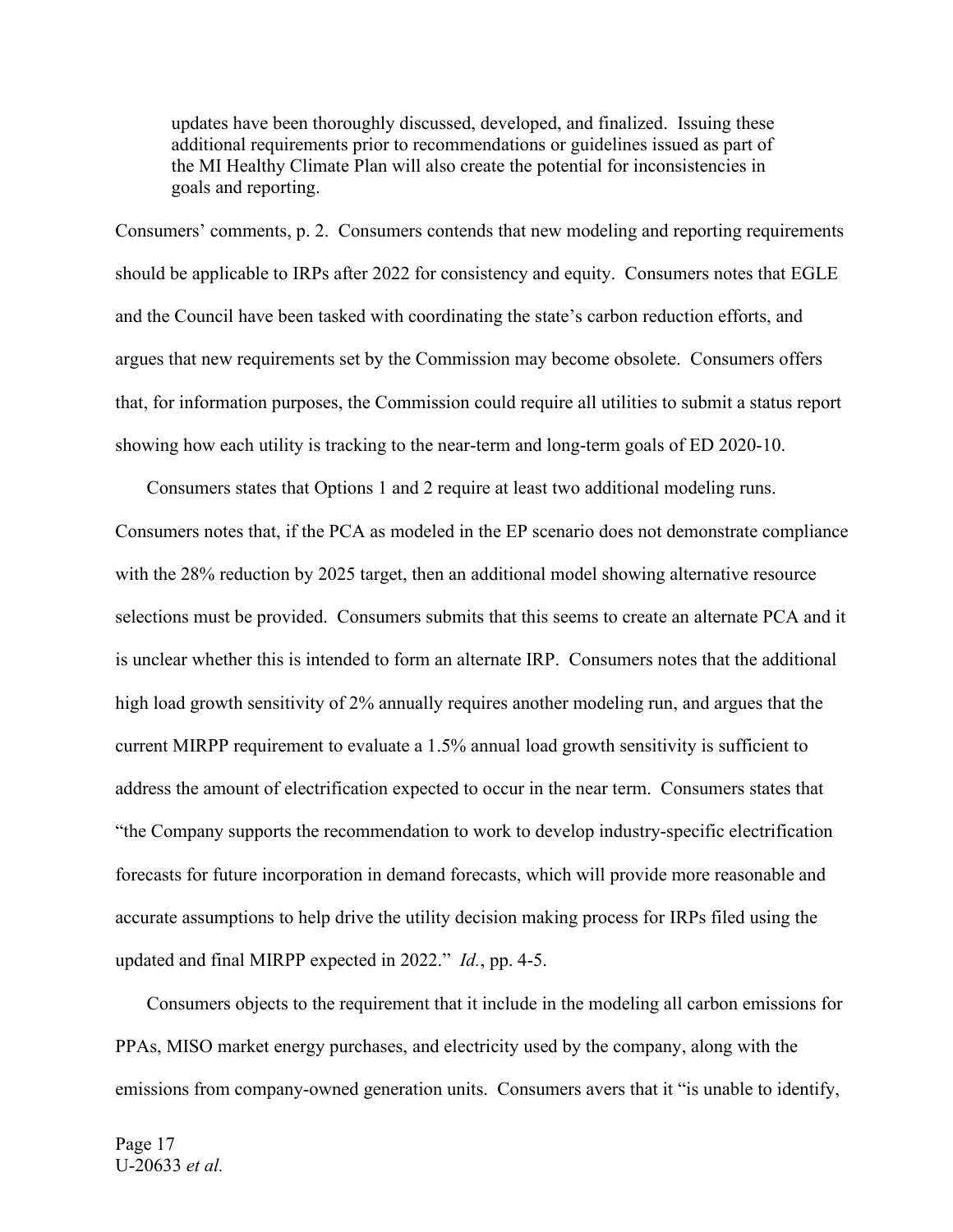and does not control, units that produce emissions associated with MISO-related purchases," and argues that the utility industry has not yet established a method for estimating the carbon emissions associated with energy market transactions. *Id.*, p. 5. Consumers seeks clarification as to whether the mandate to model emissions associated with criteria air pollutants applies only to utility-owned resources.

Consumers also objects to being required to apply its emissions reductions towards the 32% goal in order to compensate for economic sectors that cannot meet the 28% goal. Consumers avers that EGLE and the Council will work with all industries and sectors to provide guidance, and contends that it is unreasonable to require individual utilities with Near-term filings to achieve this higher target. Consumers offers its own proposed Options 1 and 2 which reflect the company's comments. In sum, Consumers argues that the current MIRPP requirements are sufficient for Near-term filings "when supplemented with exhibits or charting of carbon emissions of a utility's PCA, alternative plans, and the outcome of the 1.5% load growth sensitivity." *Id.*, pp. 10-11. Consumers urges the Commission to adopt requirements after 2022 that will apply to all utilities and will reflect guidance from EGLE and the Council.

UMERC supports adoption of Option 1 because it is consistent with ED 2020-10. UMERC argues that Option 2 requires the electric utility industry and its ratepayers to compensate for the shortcomings of other industries with respect to carbon reduction. UMERC contends that, "because electricity is a necessity, consideration must be given to the fact Option 2 will result in the underprivileged subsidizing underperforming industries whose products they may be unable to afford (e.g. car manufacturers); equity requires that all industries (and their consumers) equally bear the burden of reaching carbon emission goals." UMERC's comments, pp. 3-4. UMERC also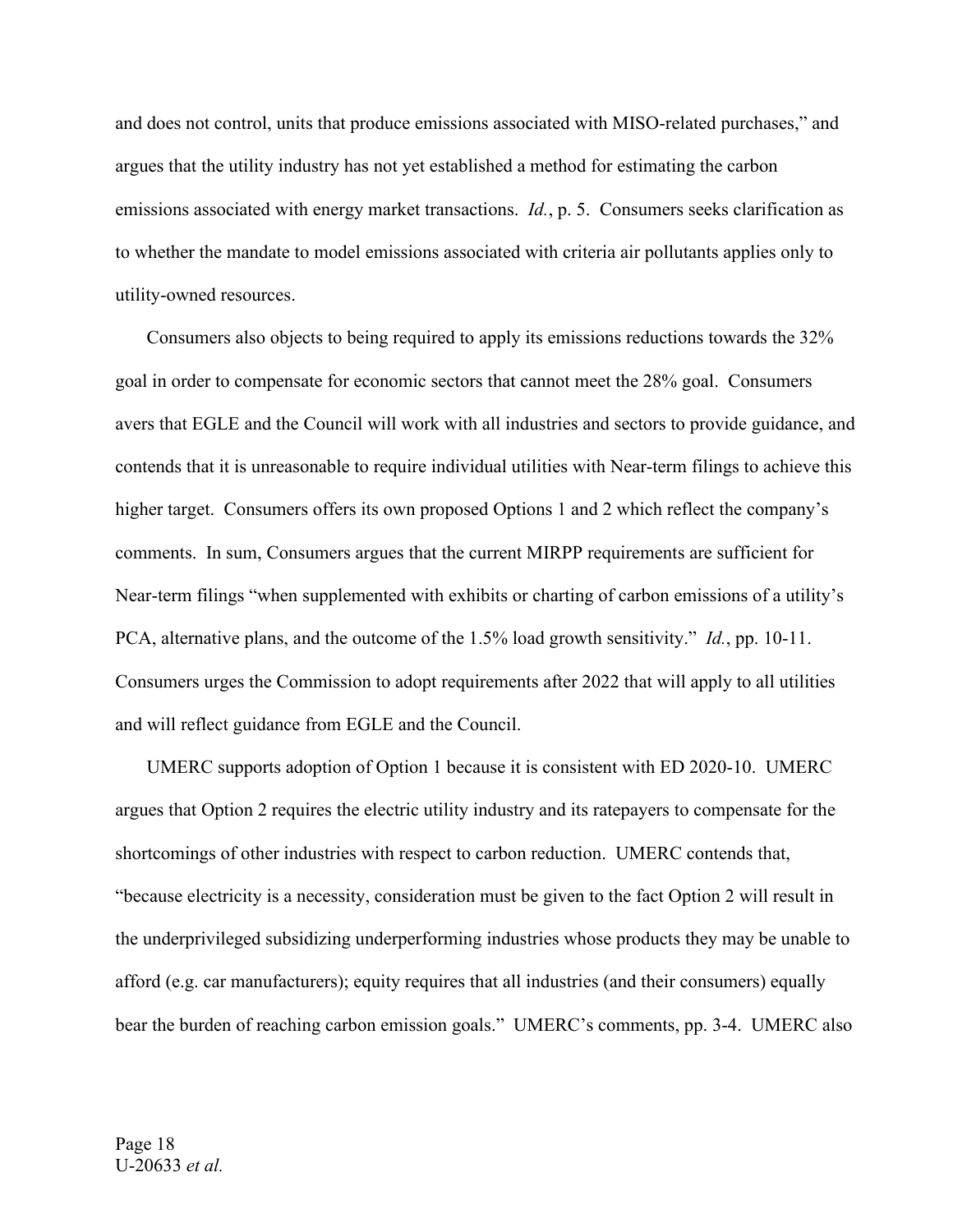notes that all stakeholders will be able to intervene in each electric utility's IRP proceeding to advance their policy advice and concerns. *Id*.

I&M contends that, as a multi-state utility, Options 1 and 2 do not apply to it. Regarding the Staff's third option, I&M agrees to consider performing an additional modeling run that shows how its Michigan service territory will meet the ED 2020-10 targets and states that the recommendation is reasonable. I&M notes that its IRP proceeding will include stakeholder participation. Though Options 1 and 2 do not apply to I&M, the company suggests that the high load growth factor of 2% is not realistic because normalized load growth has actually been declining.

DTE Electric notes that the IRP development process requires 12-18 months, and the company does not support modifying the MIRPP or the IRP filing requirements for utilities filing IRPs prior to 2023. However, DTE Electric posits that the process of updating these documents should take into account the ED 2020-10 targets. DTE Electric states that it supports application of the ED 2020-10 targets to one scenario, and finds that the EP scenario is the most appropriate. However, DTE Electric "does not agree with modeling the EP scenario and forcing in the Company's proposed course of action (PCA) as a 'starting point,' allowing the model to select additional resources, as needed. This approach creates a new scenario and results in an additional build plan after the utility's PCA has been determined." DTE Electric's comments, p. 2. DTE Electric supports requirements that are informative and not overly burdensome, and states that whether to add a load sensitivity to the modeling runs should be addressed in the future MIRPP update discussions.

DTE Electric objects to a pre-set growth rate sensitivity as too prescriptive, and suggests that load growth sensitivities should be specific to each utility's service territory. In addition, DTE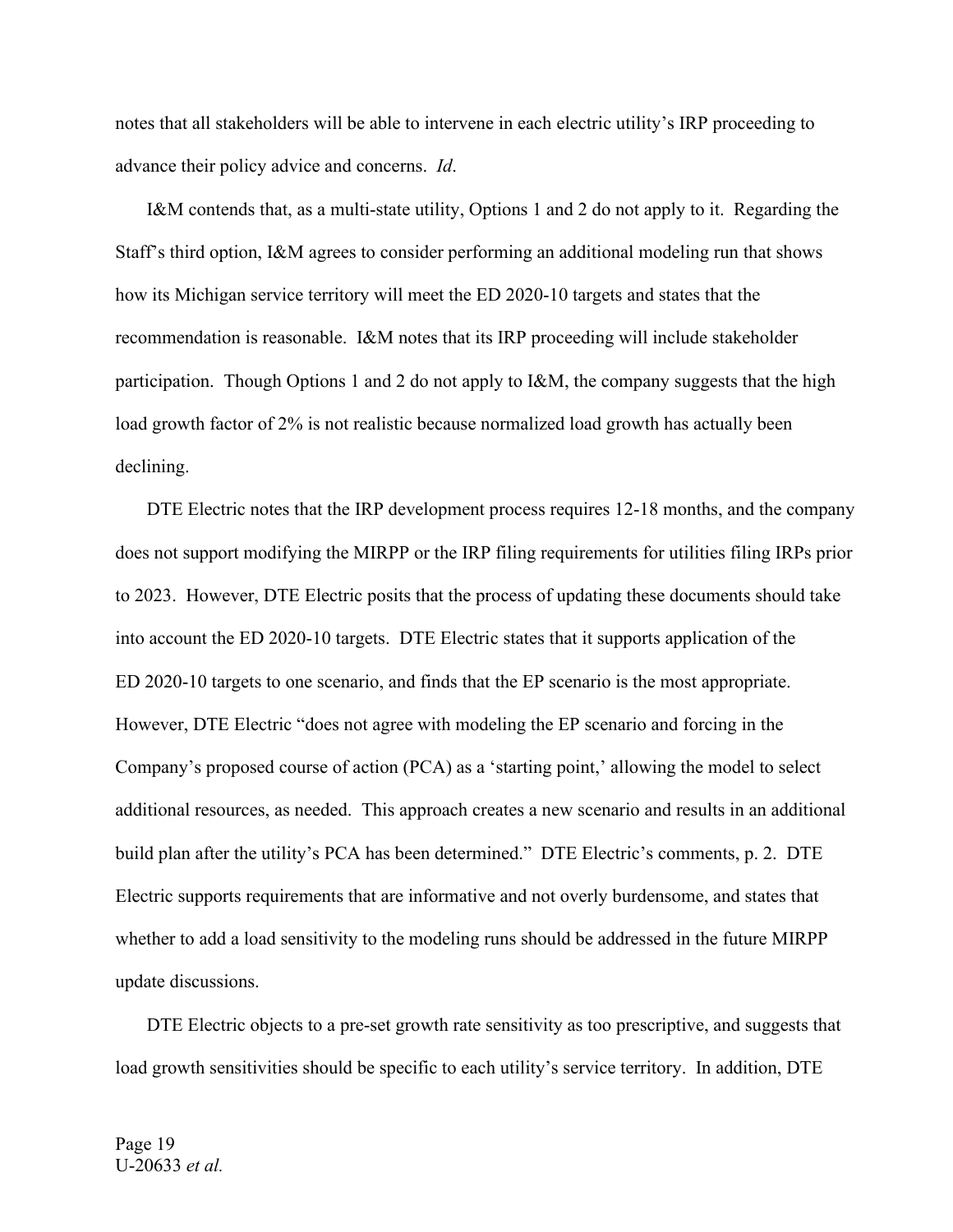Electric states that the description of required emissions should be as follows: "Quantify all carbon emissions attributable to energy to serve customers' load plus internal use and losses. This includes carbon emission estimates from owned generation units, power purchase agreements, and carbon emissions attributable to balanced MISO market purchases/sales." *Id.*, p. 3. Furthermore, DTE Electric objects to modeling an emissions target that goes beyond the mandates of ED 2020-10. Finally, DTE Electric opposes the inclusion of a metric for public health in the IRP modeling, and suggests that the definition of any such metric be provided by EGLE and the Michigan Advisory Council on Environmental Justice.

MEIBC/AEE contend that the carbon reduction goal in Option 2 should be increased to 36% consistent with the analysis offered by 5 Lakes Energy. In addition, MEIBC/AEE argue that the EP scenario should be considered the baseline assumption rather than being viewed as a special environmental scenario. MEIBC/AEE also seek clarification from the Staff as to whether the 2% load growth assumption is applicable to the EP scenario. MEIBC/AEE support application of the higher load growth rate in the EP (baseline) scenario because it reflects the expected increase in electrification, and suggest that "[t]o the extent possible, Staff should tie these growth rate assumptions to the assumed level of GHG reductions in the scenario." MEIBC/AEE's comments, p. 3. MEIBC/AEE urge the Commission to engage in further discussion of long-term carbon reduction options.

#### Discussion

The Commission appreciates the comments in response to the December 15 report, which will assist in evaluating how to achieve the objectives set forth in ED 2020-10. The Commission notes that ED 2020-10 states, in pertinent part:

1. Michigan will aim to achieve economy-wide carbon neutrality no later than 2050, and to maintain net negative greenhouse gas emissions thereafter. To

Page 20 U-20633 *et al.*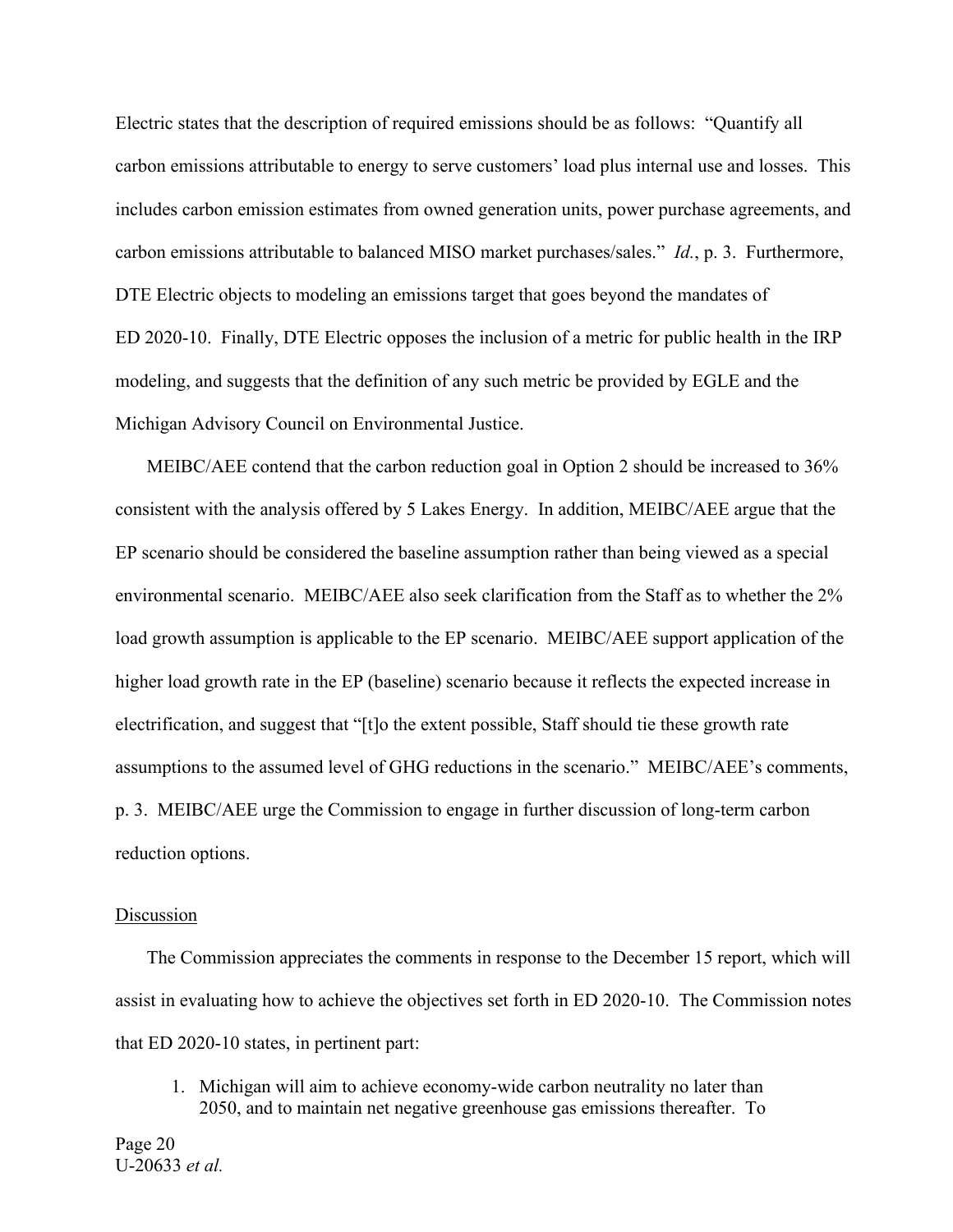ensure steady progress toward this ultimate statewide goal, and to prevent irreparable harm to our ecosystem, residents, and businesses in the interim, the state will aim to achieve a 28% reduction below 2005 levels in greenhouse gas emissions by 2025.

- 2. The Department of Environment, Great Lakes, and Energy ("Department"), through its Office of Climate and Energy, must develop and issue the MI Healthy Climate Plan ("Plan"), which will serve as the action plan for this state to reduce greenhouse gas emissions and transition toward economy-wide carbon neutrality. The Plan must provide strategies and recommendations for achieving and tracking progress toward the statewide goals set forth in section 1 of this directive, with a focus on near-term objectives that Michigan can achieve in five years. . . .
- 3. The Department, under the leadership of its Office of Climate and Energy, must oversee the implementation of the Plan. This must include, but is not limited to, monitoring and evaluating programs and activities that support statewide climate mitigation and adaptation practices, and coordinating and supporting the implementation efforts of state departments and agencies, tribal and local governments, utilities, businesses, communities, and other stakeholders. . . .
- 4. The Department must expand its environmental advisory opinion filed by the Department in the Michigan Public Service Commission's ("Commission") Integrated Resource Plan (IRP) process under MCL sections 460.6t and also file environmental advisory opinions in IRPs filed under MCL 460.6s. The Department must evaluate the potential impacts of proposed energy generation resources and alternatives to those resources, and also evaluate whether the IRPs filed by the utilities are consistent with the emission reduction goals included in this Directive. For advisory opinions relating to IRPs under both MCL 460.6s and MCL 460.6t, the Department must include considerations of environmental justice and health impacts under the Michigan Environmental Protection Act. The Commission's analysis of that evidence must be conducted in accordance with the standards of the IRP statute and the filing requirements and planning parameters established thereto.

As set forth in ED 2020-10, Michigan must "aim to achieve economy-wide carbon neutrality no later than 2050, and to maintain net negative greenhouse gas emissions thereafter." ED 2020- 10, p. 2. Accordingly, to achieve this goal, the Commission finds that the process of updating the MIRPP and IRP filing requirements should take into account the goals set by Michigan's utilities and how those goals align with the GHG emissions targets set by Governor Whitmer. The work of the stakeholder group established in the August 20 order shall guide this process, set to be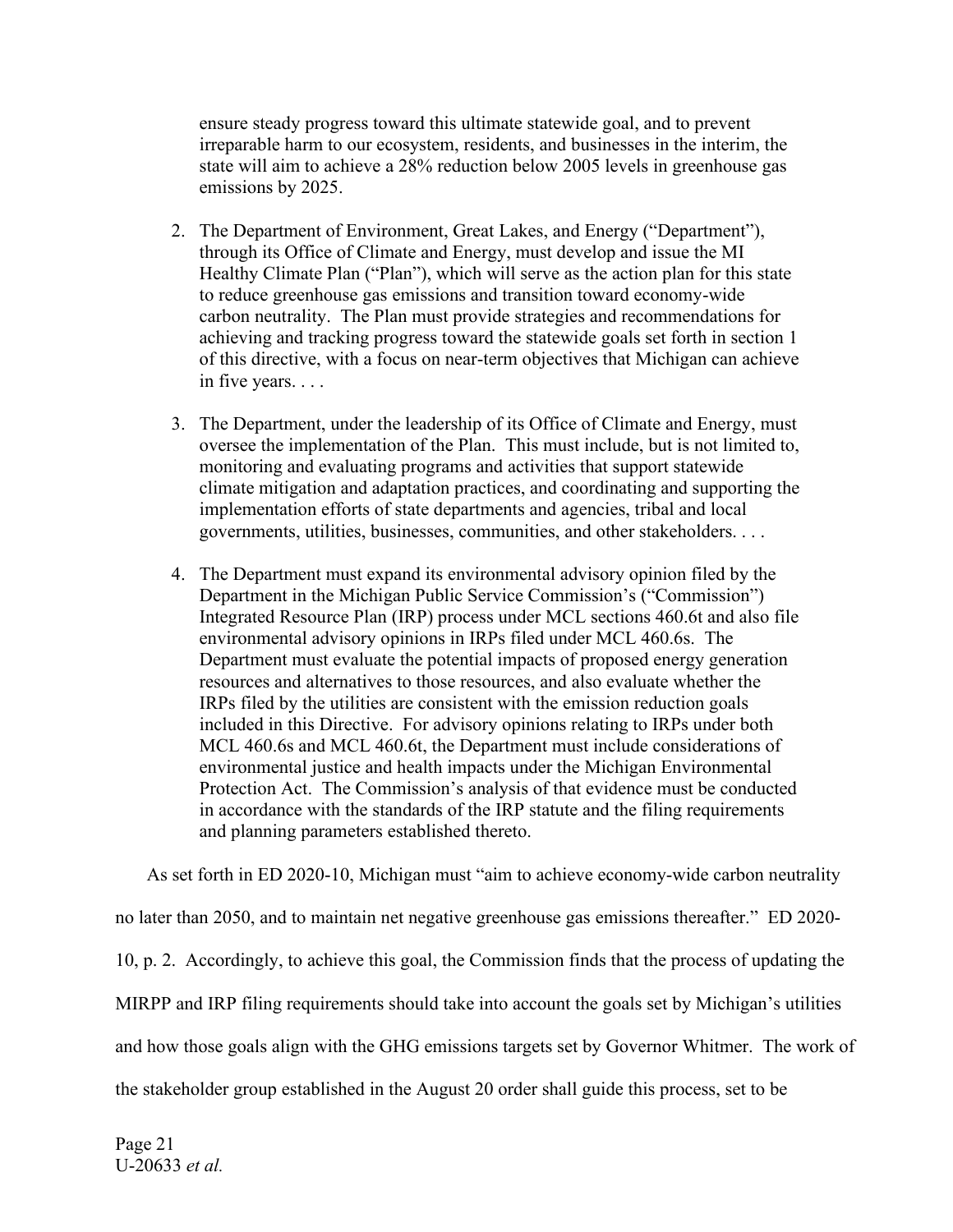completed in 2022. In the interim, Consumers, I&M, and UMERC will be filing an IRP before the process to update the MIRPP and IRP filing requirements is complete. Therefore, the Commission finds that it is imperative to determine how these three utilities, and other utilities who file IRPs in the future, may best consider the emission reduction targets set by Governor Whitmer.

The Commission notes that, in 2017, the state of Michigan achieved a statewide emission reduction in all energy sectors of approximately 20%, with utilities achieving a 26% reduction in electric power sector carbon emissions below [2](#page-21-0)005 levels.<sup>2</sup> In addition, with the utilities' proposed coal-fired unit retirements and planned renewables additions, it is likely that many Michigan utilities will meet or exceed a 32% reduction in carbon emissions below 2005 levels by 2025 if the utilities continue to conduct business as usual. Furthermore, the Commission notes that, because the electric power sector has efficient, economical, and established means to reduce energy waste, administer demand response programs, and provide diverse sources of generation, the electric power sector is uniquely positioned to achieve higher carbon reduction targets more rapidly than other sectors of the economy. Therefore, pursuant to its statutory authority, the Commission directs rate-regulated utilities filing Near-term IRPs to complete modeling scenarios that assist the state of Michigan in achieving economy-wide carbon neutrality by 2050.

Section 6t of Act 341, MCL 460.6t, states, in relevant part:

(1) The commission shall, within 120 days of the effective date of the amendatory act that added this section and every 5 years thereafter, commence a proceeding and, in consultation with the Michigan agency for energy, the department of environmental quality, and other interested parties, do all of the following as part of the proceeding:

\* \* \*

<span id="page-21-0"></span><sup>&</sup>lt;sup>2</sup> "Sketch for Construction of IRP Scenarios Reflecting ED 2020-10" presented by the Environmental Coalition at the November 6, 2020 stakeholder session: [https://www.michigan.gov/documents/mpsc/MPG\\_Advanced\\_Planning\\_11.06.20\\_707093\\_7.pdf,](https://www.michigan.gov/documents/mpsc/MPG_Advanced_Planning_11.06.20_707093_7.pdf) p. 69.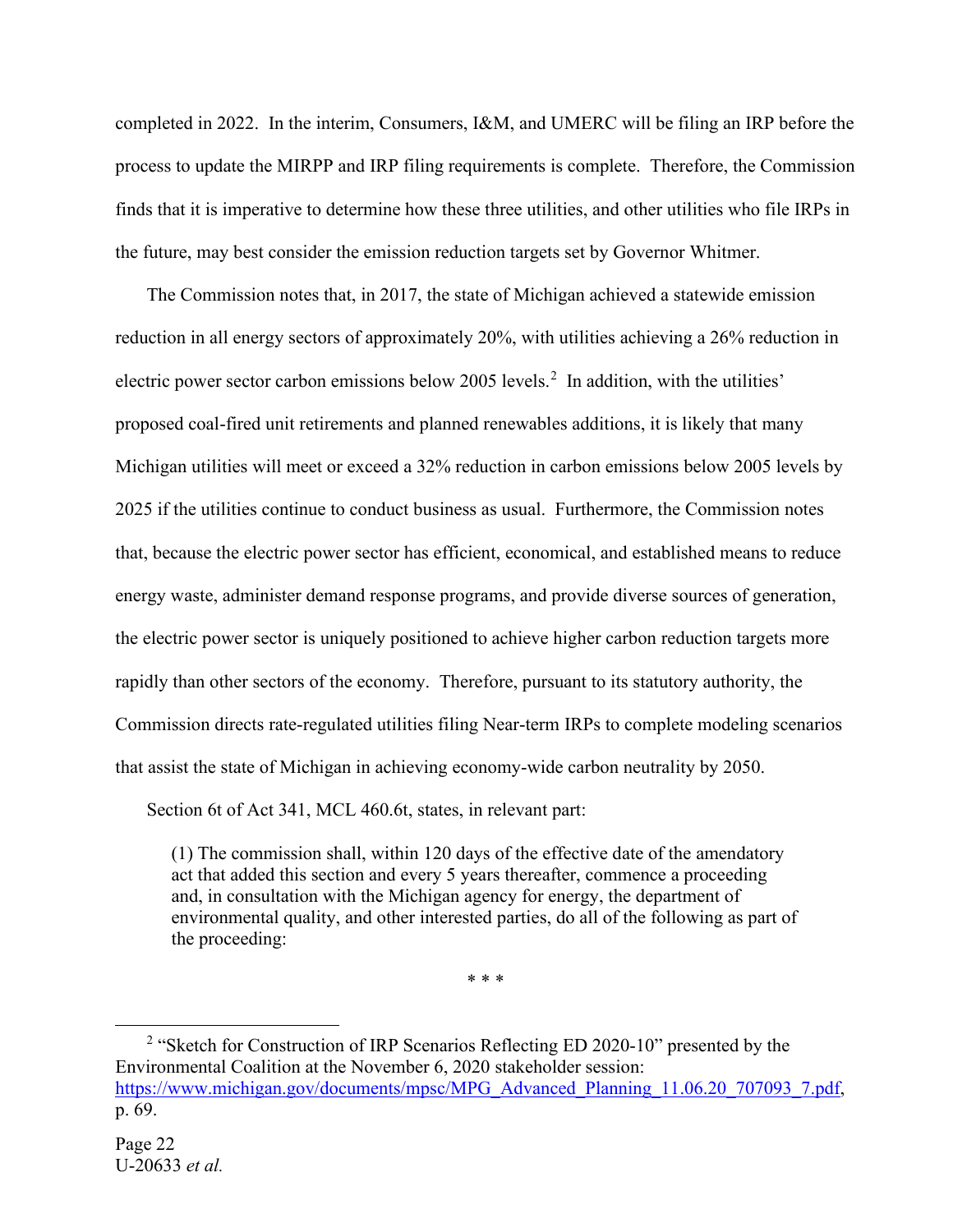(f) Establish the modeling scenarios and assumptions each electric utility should include in addition to its own scenarios and assumptions in developing its integrated resource plan filed under subsection (3) . . . .

\* \* \*

(3) Not later than 2 years after the effective date of the amendatory act that added this section, each electric utility whose rates are regulated by the commission shall file with the commission an integrated resource plan that provides a 5-year, 10-year, and 15-year projection of the utility's load obligations and a plan to meet those obligations, to meet the utility's requirements to provide generation reliability, including meeting planning reserve margin and local clearing requirements determined by the commission or the appropriate independent system operator, and to meet all applicable state and federal reliability and environmental regulations over the ensuing term of the plan. The commission shall issue an order establishing filing requirements, including application forms and instructions, and filing deadlines for an integrated resource plan filed by an electric utility whose rates are regulated by the commission. The electric utility's plan may include alternative modeling scenarios and assumptions in addition to those identified under subsection (1).

(4) For an electric utility with fewer than 1,000,000 customers in this state whose rates are regulated by the commission, the commission may issue an order implementing separate filing requirements, review criteria, and approval standards that differ from those established under subsection (3). An electric utility providing electric tariff service to customers both in this state and in at least 1 other state may design its integrated resource plan to cover all its customers on that multistate basis. If an electric utility has filed a multistate integrated resource plan that includes its service area in this state with the relevant utility regulatory commission in another state in which it provides tariff service to retail customers, the commission shall accept that integrated resource plan filing for filing purposes in this state. However, the commission may require supplemental information if necessary as part of its evaluation and determination of whether to approve the plan. . . .

\* \* \*

(20) An electric utility shall file an application for review of its integrated resource plan not later than 5 years after the effective date of the most recent commission order approving a plan, a plan amendment, or a plan review. The commission shall consider a plan review under the same process and standards established in this section for review and approval of an integrated resource plan. A commission order approving a plan review has the same effect as an order approving an integrated resource plan.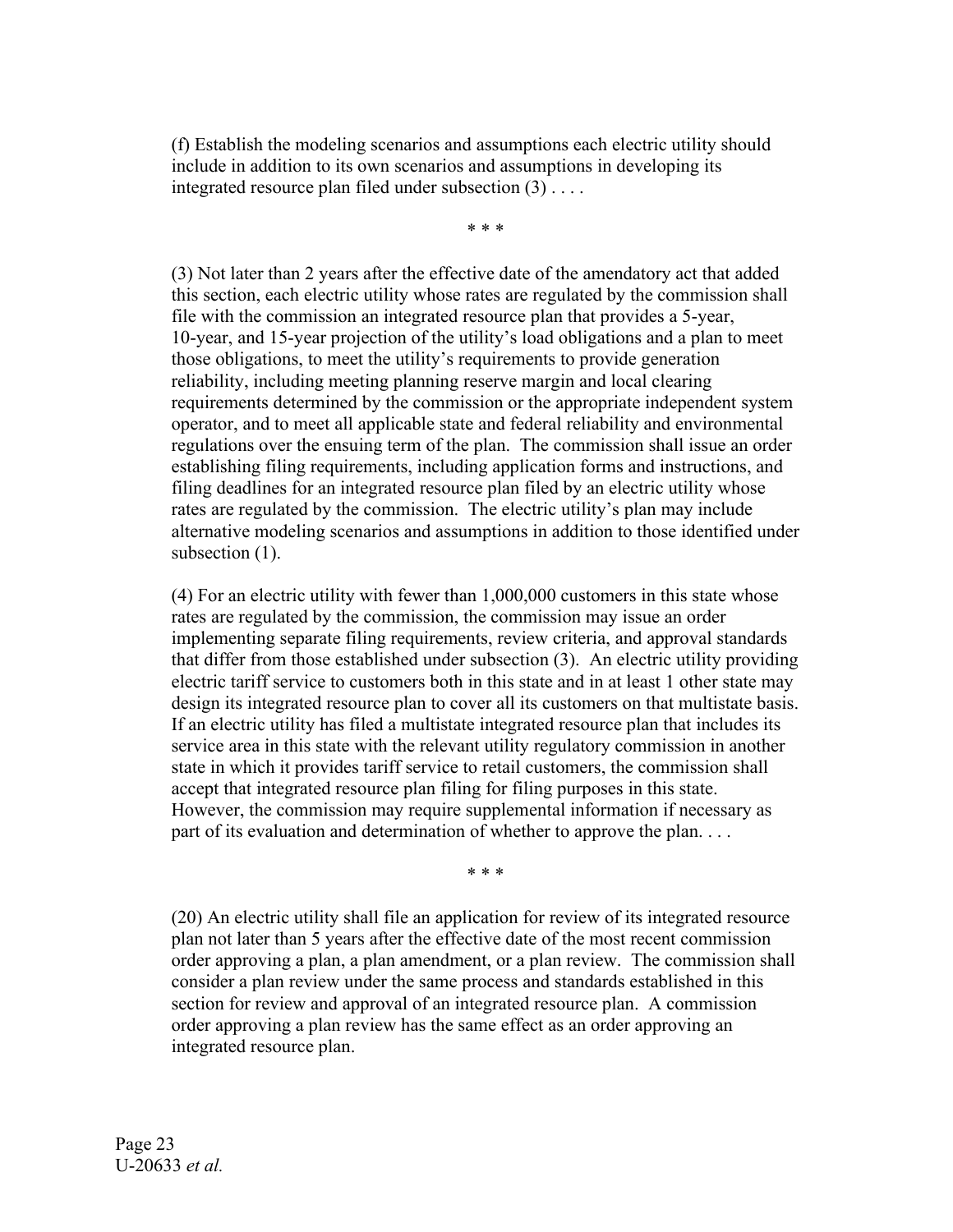(21) The commission may, on its own motion or at the request of the electric utility, order an electric utility to file a plan review. The department of environmental quality may request the commission to order a plan review to address material changes in environmental regulations and requirements that occur after the commission's approval of an integrated resource plan. An electric utility must file a plan review within 270 days after the commission orders the utility to file a plan review.

As stated in Section  $6t(1)(f)$  of Act 341, the Commission may establish modeling scenarios

and parameters for IRPs, in addition to the utility's own scenarios and assumptions, so that the

utility can provide:

a 5-year, 10-year, and 15-year projection of [its] load obligations and a plan to meet those obligations, to meet the utility's requirements to provide generation reliability, including meeting planning reserve margin and local clearing requirements determined by the commission or the appropriate independent system operator, and to meet all applicable state and federal reliability and environmental regulations over the ensuing term of the plan.

To assist the state of Michigan in achieving economy-wide carbon neutrality by 2050, the Commission finds that Consumers, I&M, UMERC, and any utility providing a Near-term IRP filing shall provide two additional model runs, in addition to the utility's own scenarios and assumptions and those required by the MIRPP, that: (1) demonstrate a reduction in carbon emissions by at least 28% of the utility's 2005 amounts by 2025, accomplished by modeling a hard

cap on carbon emissions in 2025; and (2) demonstrate a reduction in carbon emissions by at least

32% of the utility's 2005 amounts by 2025, accomplished by modeling a hard cap on carbon

emissions in 2025.

In the December 15 report, the Staff stated that a utility making a Near-term IRP filing should provide modeling that "[i]nclude[s] all carbon emissions for owned generation units, power purchase agreements, MISO market energy purchases, and electricity used for the organization." December 15 report, p. 14. DTE Electric requests that the Staff's modeling requirements be more clearly defined as follows: "Quantify all carbon emissions attributable to energy to serve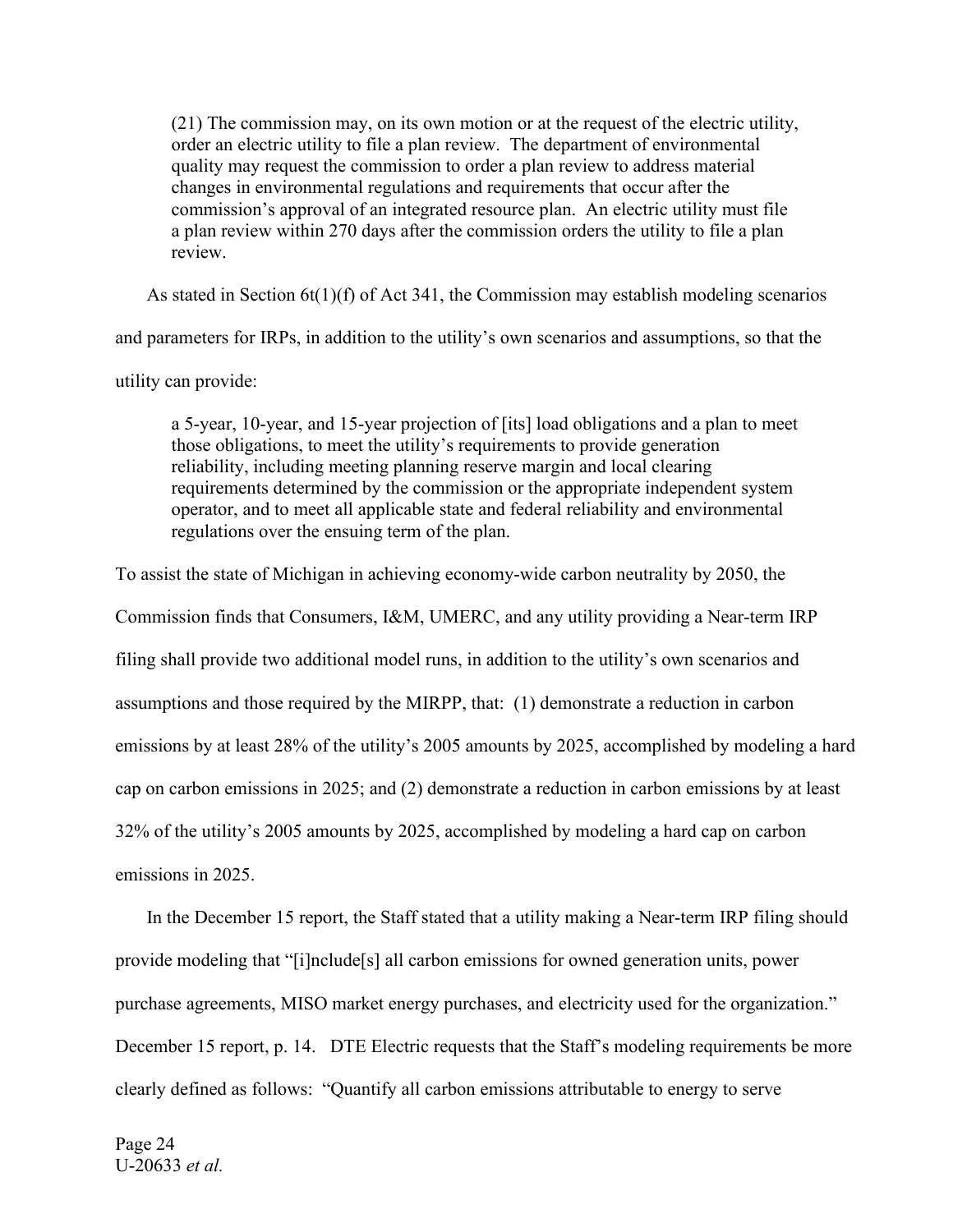customers' load plus internal use and losses. This includes carbon emission estimates from owned generation units, power purchase agreements, and carbon emissions attributable to balanced MISO market purchases/sales." DTE Electric's comments, p. 3. The Commission finds that DTE Electric's proposed language should be adopted, modified as follows: "Quantify all carbon emissions attributable to energy to serve customers' load plus internal use and losses. This includes carbon emission estimates from owned generation units, power purchase agreements, and carbon emissions attributable to balanced MISO market purchases **and** sales." For the purpose of assigning a carbon value to MISO or PJM Interconnection LLC (PJM) market purchases, utilities should use the MISO or PJM annual average.

In addition, to achieve the objectives of ED 2020-10, the Commission finds that, pursuant to MCL 460.6t(4), a multi-state utility making a Near-term IRP filing must provide supplemental information. Accordingly, multi-state utilities shall perform two model runs: (1) demonstrate a total portfolio reduction in carbon emissions, proportional to the amount of load that the Michigan jurisdiction represents as compared to the total customer load across all states served, by at least 28% of the utility's 2005 amounts by 2025, accomplished by modeling a hard cap on carbon emissions in 2025; and (2) demonstrate a total portfolio reduction in carbon emissions, proportional to the amount of load that the Michigan jurisdiction represents as compared to the total customer load across all states served, by at least 32% of the utility's 2005 amounts by 2025, accomplished by modeling a hard cap on carbon emissions in 2025. The Commission notes that, to achieve carbon neutrality by 2050, it is imperative that multi-state utilities that have resources serving Michigan load are on the same track as utilities located in Michigan. Therefore, modeling parameters, consistent with the Governor's goal of carbon neutrality by 2050, shall be developed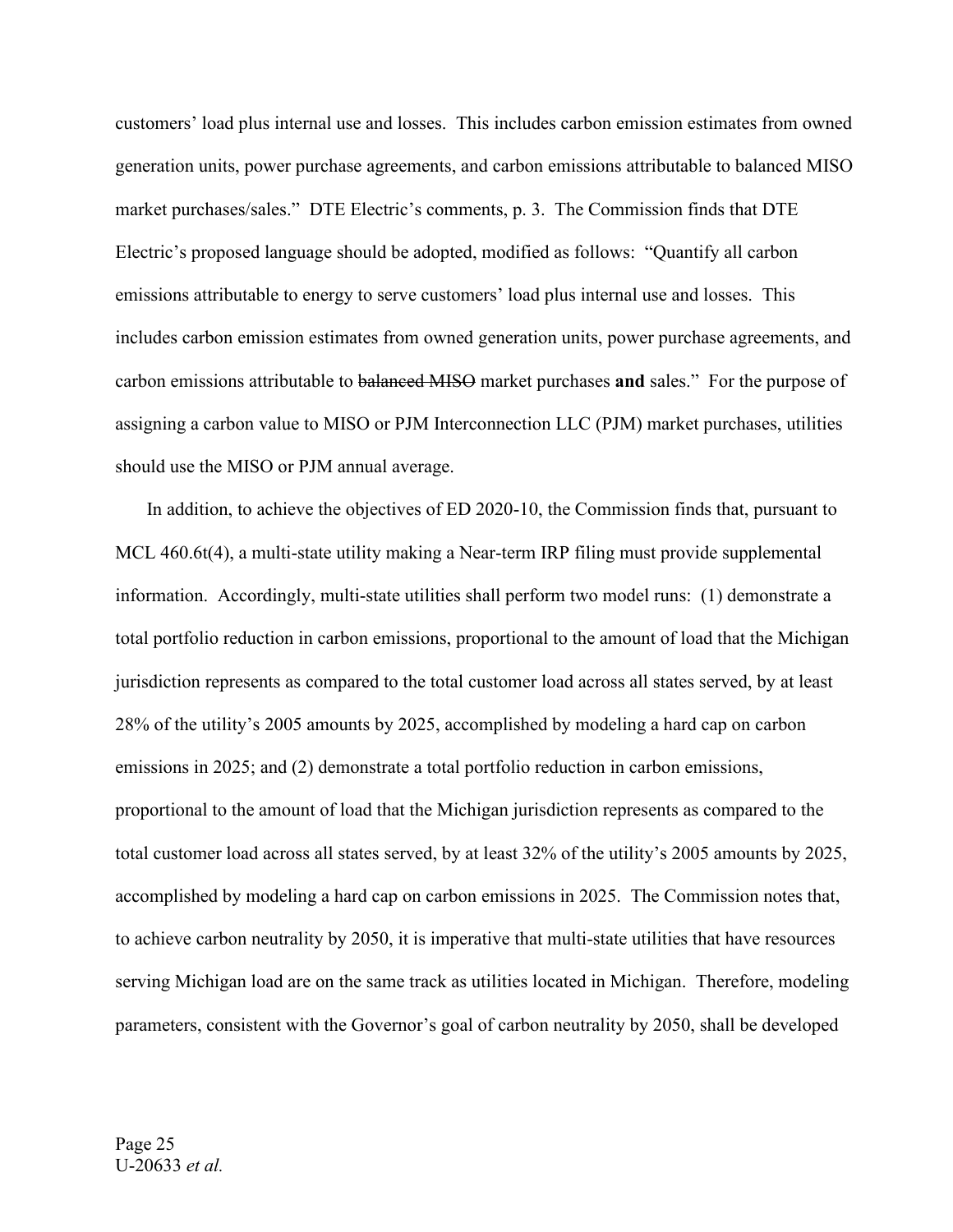by the stakeholder group tasked with updating the MIRPP and IRP filing requirements for multistate utilities that are providing Long-term filings.

Regarding the load growth sensitivity, the Commission notes that there are many nuances that are not captured by a flat annual growth rate. For example, the rate of electrification is difficult to predict with specificity and it is uncertain how much of that load will be served by distributed generation (DG). And, because of future energy demands from new electric uses such as electric vehicles and electric heating appliance purchases, load may not increase in a linear fashion. Thus, the Commission finds the 1.5% increased demand and energy growth sensitivity set forth in the MIRPP to be reasonable, given the potential for DG and new electric uses. The Commission will continue to evaluate the reasonableness of the assumed 1.5% load growth every five years as directed by MCL 460.6t(1).

Based upon the foregoing, the Commission adopts Options 1 and 2 provided by the Staff in its Straw Proposal, with some modifications identified in this order. Near-term IRP filings should provide two additional model runs, as outlined by the Staff, that are based on, but separate from, the existing EP scenario with a modification to include all new proposed resources included in the company's PCA, and the 1.5% high load growth sensitivity, thereby creating a new scenario known as a Carbon Reduction scenario. The Carbon Reduction scenario will aid in assessing risks associated with the PCA's ability to achieve necessary carbon reductions. Utilities should run the Carbon Reduction scenario first with a hard cap on carbon emissions at 28% by 2025 and second with hard cap on carbon emissions at 32% by 2025. Both runs are expected to demonstrate a continuing downward trend such that the utility is positioned to achieve carbon neutrality by 2050.

The Commission acknowledges that there is some dispute between stakeholders on the level of emissions reduction needed from the power sector in order to achieve both a 28% reduction in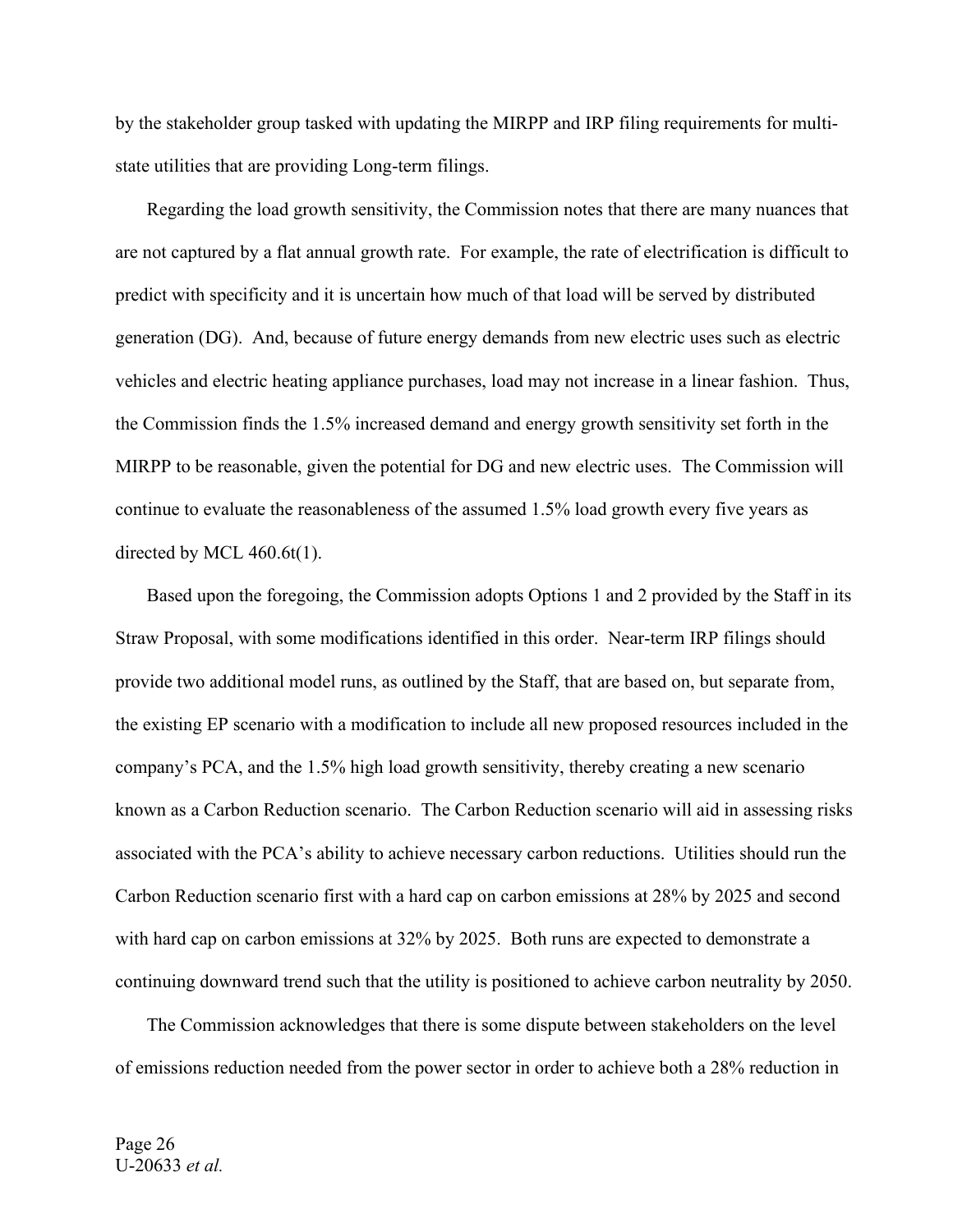economy-wide emissions from 2005 levels by 2025, and the longer-term objective of achieving carbon neutrality. Specifically, the Commission notes the arguments raised by the Environmental Coalition that, given the relative lack of progress in addressing non-energy-related GHG emissions and energy-related emissions connected to buildings, industry, and transportation, a far more aggressive emissions reduction of 52% below 2005 levels (or 36% below 2018 levels) is needed from the power sector to achieve the 2025 economy-wide targets contained in ED 2020-10. Environmental Coalition's comments, p. 5. However, the Commission believes that the Council may be better placed to adjudicate this issue and expresses its hope that the Council's recommendations can serve to inform the ultimate scenarios to be included in the MIRPP and IRP filing requirements for Long-term filings.

Finally, in response to the Staff's Options 1 and 2 in the December 15 report, Consumers requests that the modeling of its sensitivities be included as workpapers, rather than exhibits. Consumers' comments, pp. 8, 10. The Commission agrees, so long as the workpapers are provided to the Staff and available to EGLE. However, in the workpapers, utilities shall include annual projected emissions for  $CO<sub>2</sub>$ ,  $SO<sub>X</sub>$ ,  $NO<sub>X</sub>$ , mercury, and PPM over the 15-year planning horizon for the preferred plan and each scenario optimized plan including any additional scenarios developed by the utility. Furthermore, because workpapers are not a part of the record, the utility shall provide, with its IRP filing, an emissions summary, including the annual projected emissions for CO2, SOx, NOx, mercury, and PPM over the 15-year planning horizon, to assist the Commission in its evaluation of the IRP and determination.

#### THEREFORE, IT IS ORDERED that:

A. Prior to the update to the Michigan Integrated Resource Planning Parameters and Integrated Resource Plan filing requirements in 2022, a Michigan rate-regulated utility filing an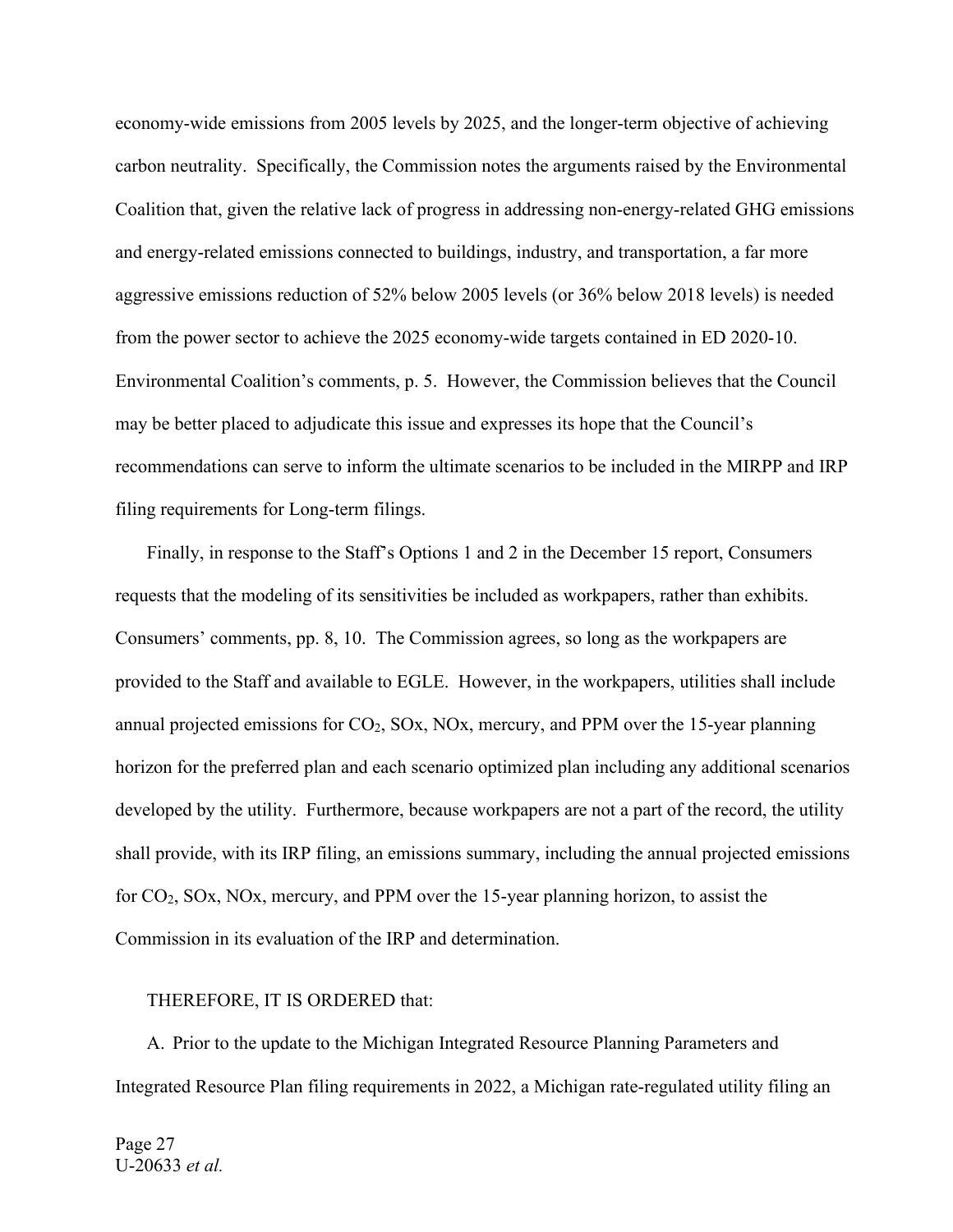integrated resource plan pursuant to Section 6t of Public Act 341 of 2016, MCL 460.6t, shall perform two model runs, in addition to the utility's own scenarios and assumptions and those required by the Michigan Integrated Resource Planning Parameters, that are based on the existing Environmental Policy scenario with the high load growth sensitivity of 1.5%, thereby creating a new scenario, that: (1) demonstrate a reduction in carbon emissions by at least 28% of the utility's 2005 amounts by 2025, accomplished by modeling a hard cap on carbon emissions in 2025; and (2) demonstrate a reduction in carbon emissions by at least 32% of the utility's 2005 amounts by 2025, accomplished by modeling a hard cap on carbon emissions in 2025.

B. Prior to the update to the Michigan Integrated Resource Planning Parameters and Integrated Resource Plan filing requirements in 2022, multi-state utilities with resources serving Michigan load that file an integrated resource plan pursuant to Section 6t of Public Act 341 of 2016, MCL 460.6t, shall perform two model runs, in addition to the utilities' own scenarios and assumptions and those required by the Michigan Integrated Resource Planning Parameters, that are based on the existing Environmental Policy scenario with the high load growth sensitivity of 1.5%, thereby creating a new scenario, that: (1) demonstrate a total portfolio reduction in carbon emissions, proportional to the amount of load that the Michigan jurisdiction represents as compared to the total customer load across all states served, by at least 28% of the utility's 2005 amounts by 2025, accomplished by modeling a hard cap on carbon emissions in 2025; and (2) demonstrate a total portfolio reduction in carbon emissions, proportional to the amount of load that the Michigan jurisdiction represents as compared to the total customer load across all states served, by at least 32% of the utility's 2005 amounts by 2025, accomplished by modeling a hard cap on carbon emissions in 2025.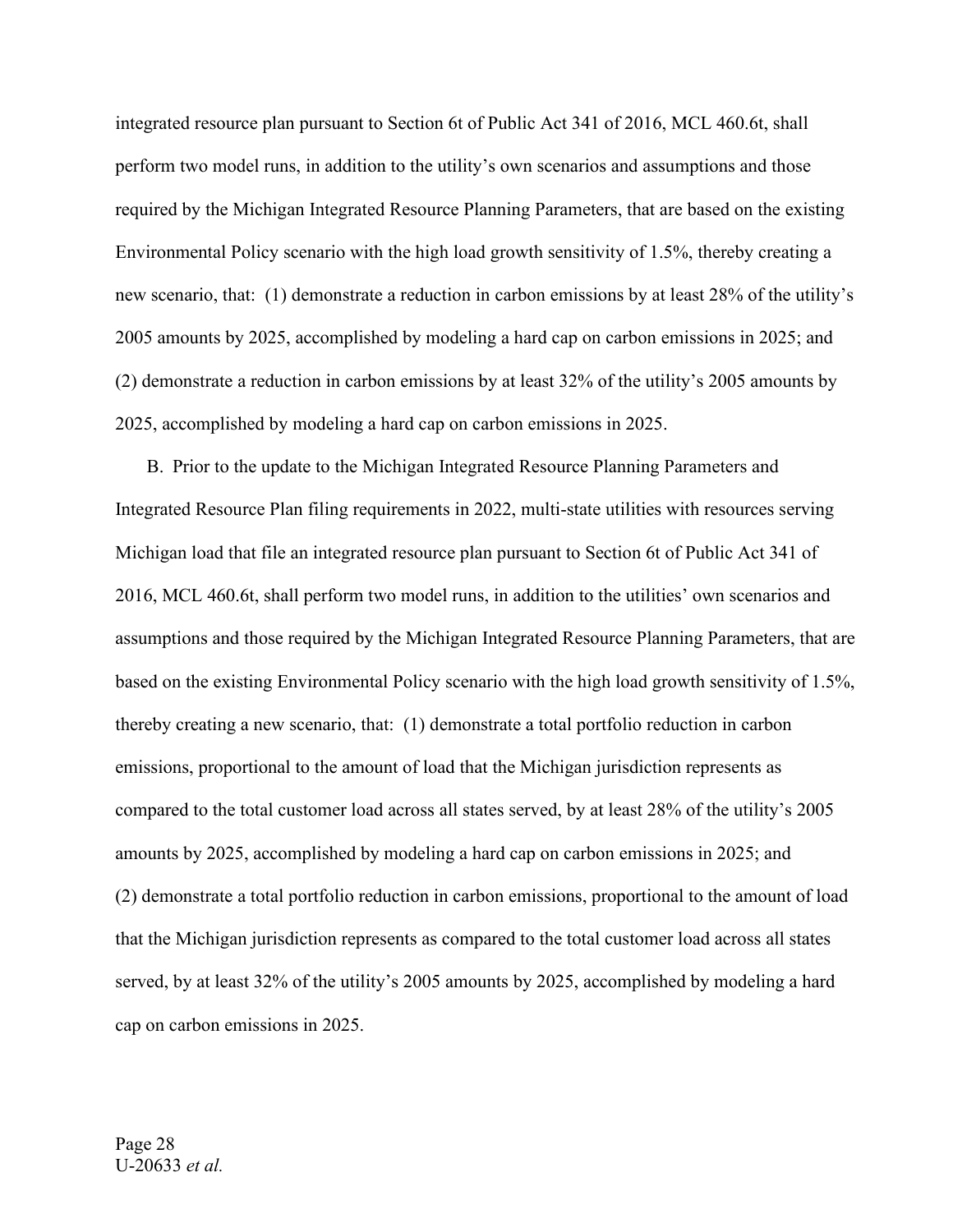C. The two additional modeling runs shall quantify all carbon emissions attributable to energy to serve customers' load plus internal use and losses. This includes carbon emission estimates from owned generation units, power purchase agreements, and carbon emissions attributable to market purchases and sales. For the purpose of assigning a carbon value to Midcontinent Independent System Operator, Inc. and PJM Interconnection LLC market purchases, utilities should use the Midcontinent Independent System Operator, Inc. or PJM Interconnection LLC annual average.

D. The load growth sensitivity included in the Michigan Integrated Resource Planning Parameters Environmental Policy scenario shall remain 1.5%, subject to future Commission evaluation.

E. Prior to the update to the Michigan Integrated Resource Planning Parameters and Integrated Resource Plan filing requirements in 2022, a Michigan rate-regulated utility or multistate utility with resources serving Michigan load that is filing an integrated resource plan pursuant to Section 6t of Public Act 341 of 2016, MCL 460.6t, may include the modeling of its sensitivities as workpapers, rather than exhibits, so long as the workpapers are provided to the Commission Staff and available to the Michigan Department of Environment, Great Lakes, and Energy.

F. In the workpapers, utilities shall include annual projected emissions for carbon dioxide, sulfur oxide, nitrogen oxide, mercury, and primary particulate matter over the 15-year planning horizon for the preferred plan and each scenario optimized plan including any additional scenarios developed by the utility.

G. With its integrated resource plan filing, the utility shall provide an emissions summary, including the annual projected emissions for carbon dioxide, sulfur oxide, nitrogen oxide, mercury,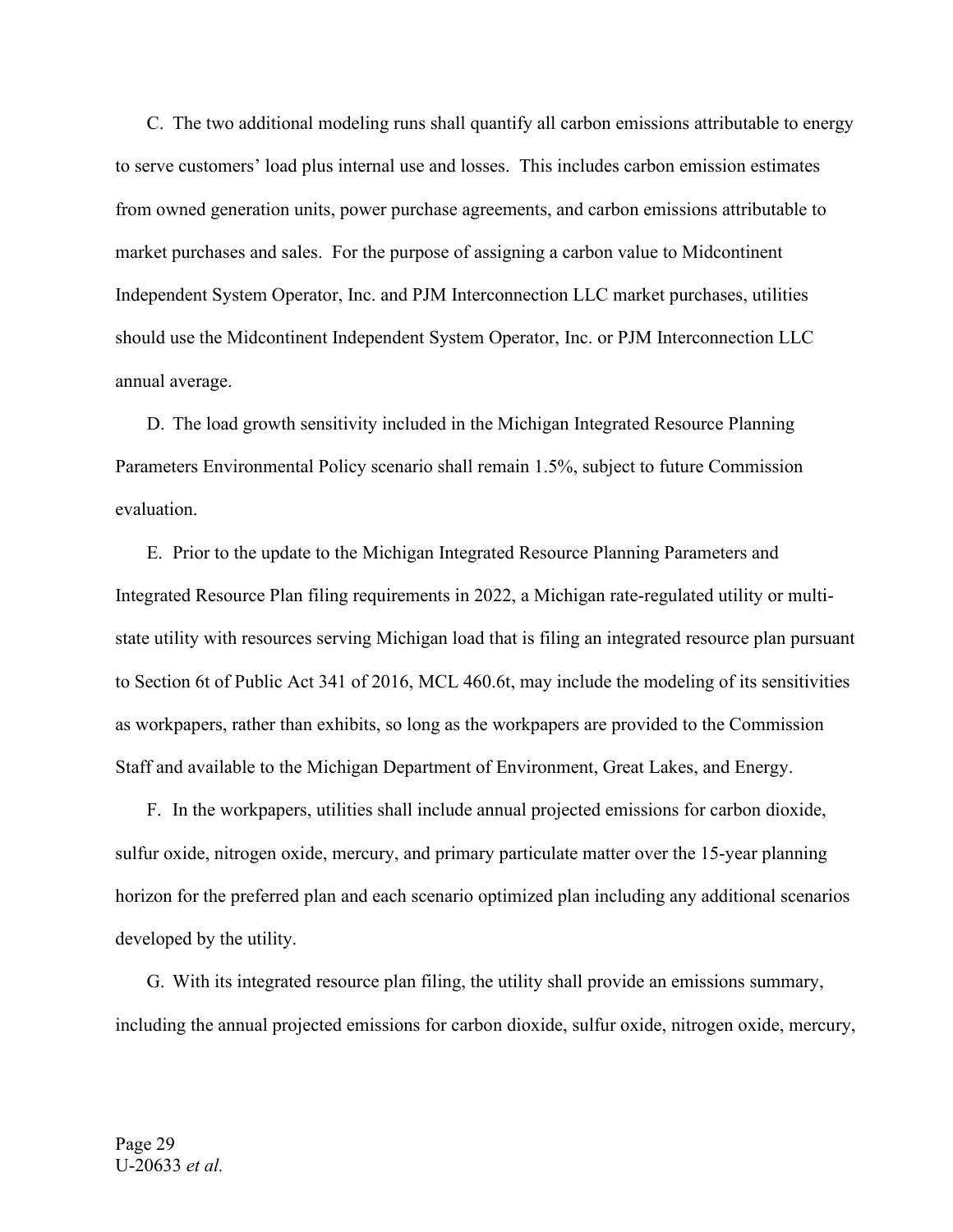and primary particulate matter over the 15-year planning horizon, to assist the Commission in its evaluation and determination.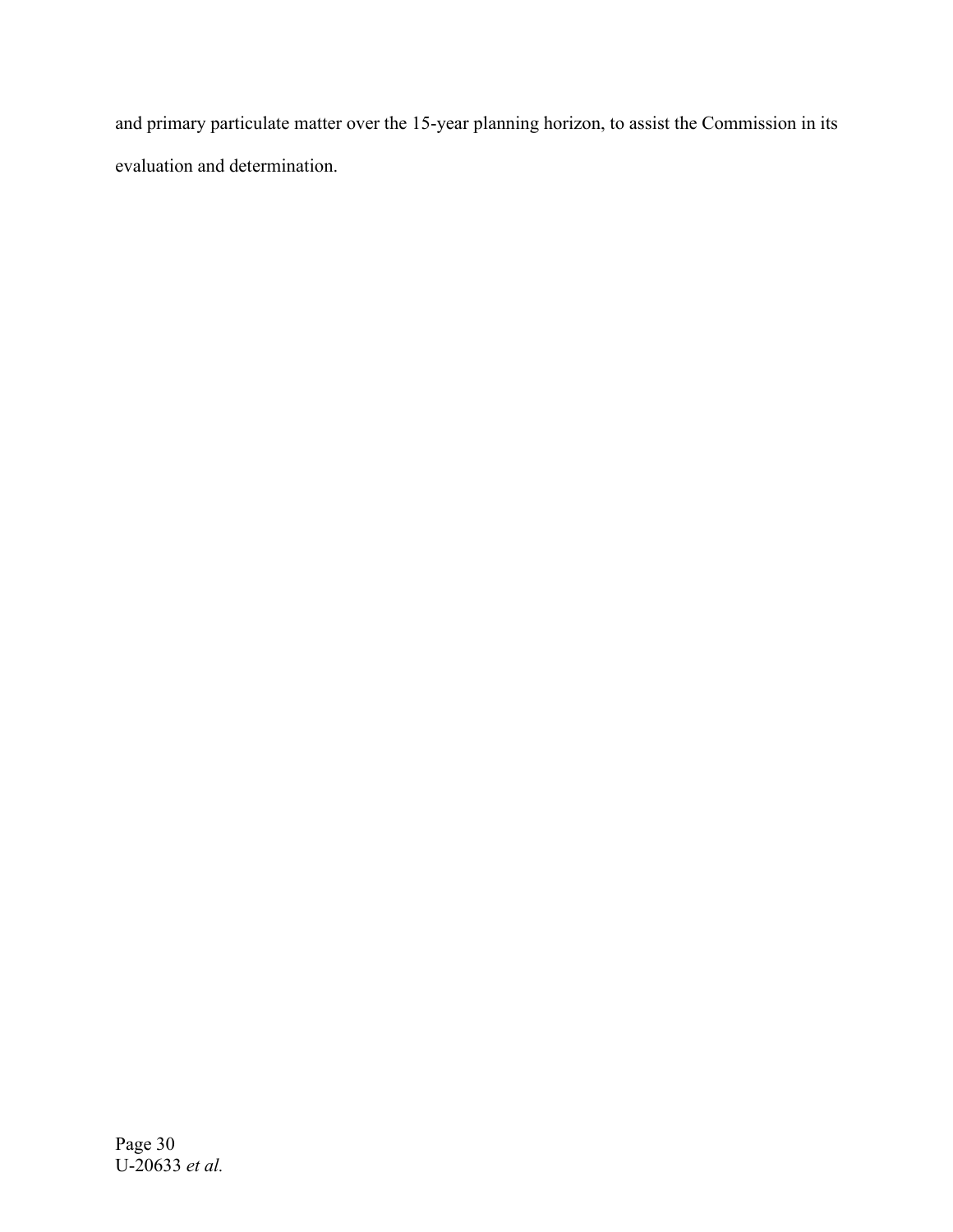The Commission reserves jurisdiction and may issue further orders as necessary.

Any party desiring to appeal this order must do so in the appropriate court within 30 days after issuance and notice of this order, pursuant to MCL 462.26. To comply with the Michigan Rules of Court's requirement to notify the Commission of an appeal, appellants shall send required notices to both the Commission's Executive Secretary and to the Commission's Legal Counsel. Electronic notifications should be sent to the Executive Secretary at [mpscedockets@michigan.gov](mailto:mpscedockets@michigan.gov) and to the Michigan Department of the Attorney General - Public Service Division at  $pungp1@michigan.gov$ . In lieu of electronic submissions, paper copies of such notifications may be sent to the Executive Secretary and the Attorney General - Public Service Division at 7109 W. Saginaw Hwy., Lansing, MI 48917.

MICHIGAN PUBLIC SERVICE COMMISSION

 $\mathcal{L}_\mathcal{L}$  , which is a set of the set of the set of the set of the set of the set of the set of the set of the set of the set of the set of the set of the set of the set of the set of the set of the set of the set of

 $\mathcal{L}_\mathcal{L}$  , which is a set of the set of the set of the set of the set of the set of the set of the set of the set of the set of the set of the set of the set of the set of the set of the set of the set of the set of

Dille Sin

Daniel C. Scripps, Chair

 $\overline{a}$  ,  $\overline{a}$  ,  $\overline{a}$  ,  $\overline{a}$  ,  $\overline{a}$  ,  $\overline{a}$  ,  $\overline{a}$  ,  $\overline{a}$  ,  $\overline{a}$  ,  $\overline{a}$  ,  $\overline{a}$  ,  $\overline{a}$  ,  $\overline{a}$  ,  $\overline{a}$  ,  $\overline{a}$  ,  $\overline{a}$  ,  $\overline{a}$  ,  $\overline{a}$  ,  $\overline{a}$  ,  $\overline{a}$  ,

Tremaine L. Phillips, Commissioner

attrin

Katherine L. Peretick, Commissioner

By its action of February 18, 2021.

Lisa Felice

Lisa Felice, Executive Secretary

 $\overline{\phantom{a}}$  , and the set of the set of the set of the set of the set of the set of the set of the set of the set of the set of the set of the set of the set of the set of the set of the set of the set of the set of the s

Page 31 U-20633 *et al.*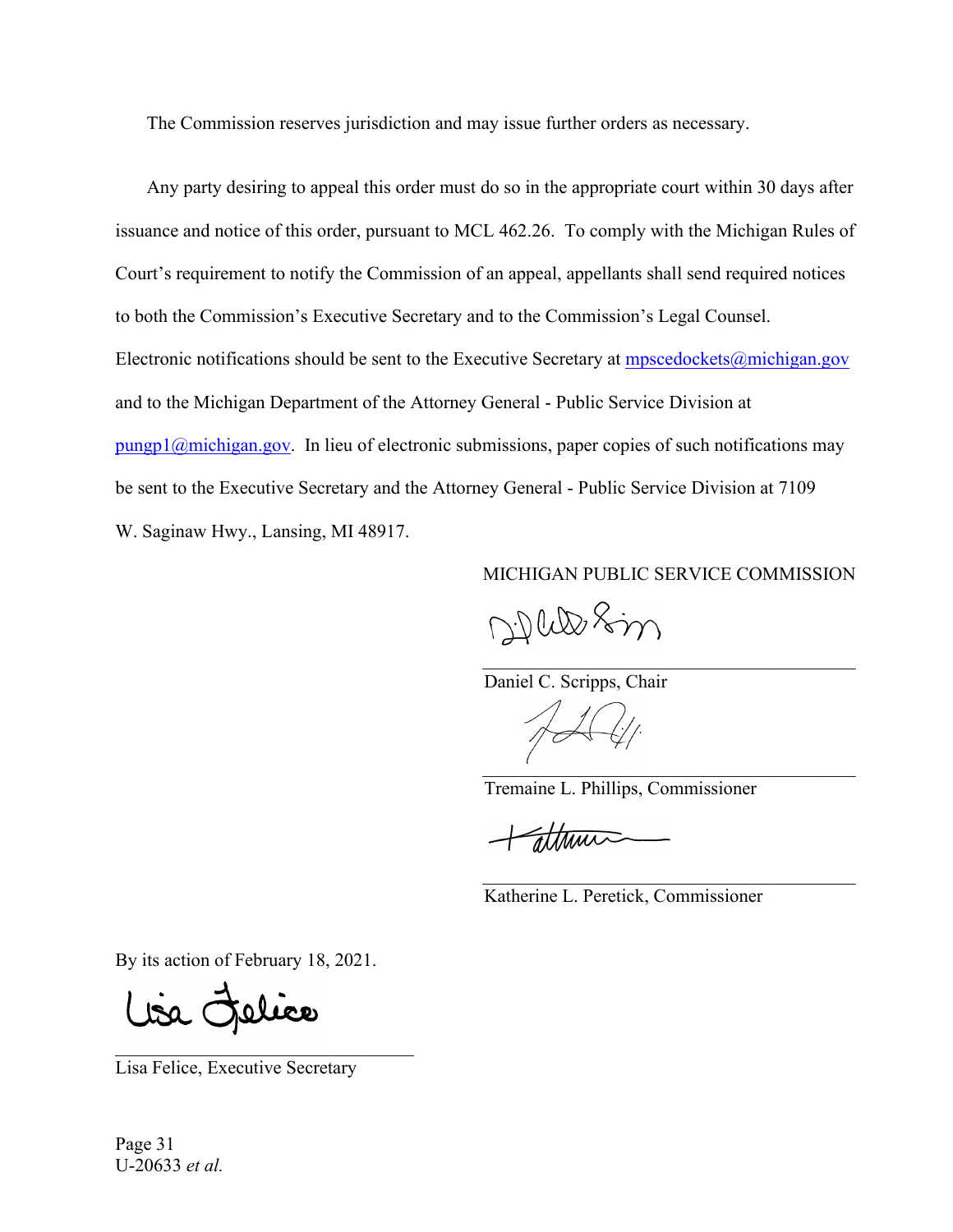# PROOF OF SERVICE

STATE OF MICHIGAN )

Case No. U-20633 *et al.*

County of Ingham )

Brianna Brown being duly sworn, deposes and says that on February 18, 2021 A.D. she

electronically notified the attached list of this **Commission Order via e-mail transmission**,

to the persons as shown on the attached service list (Listserv Distribution List).

 $\nu\approx 1$  Brown **Brian** 

 Subscribed and sworn to before me this 18<sup>th</sup> day of February 2021.

Unada 1. Sanderson

Angela P. Sanderson Notary Public, Shiawassee County, Michigan As acting in Eaton County My Commission Expires: May 21, 2024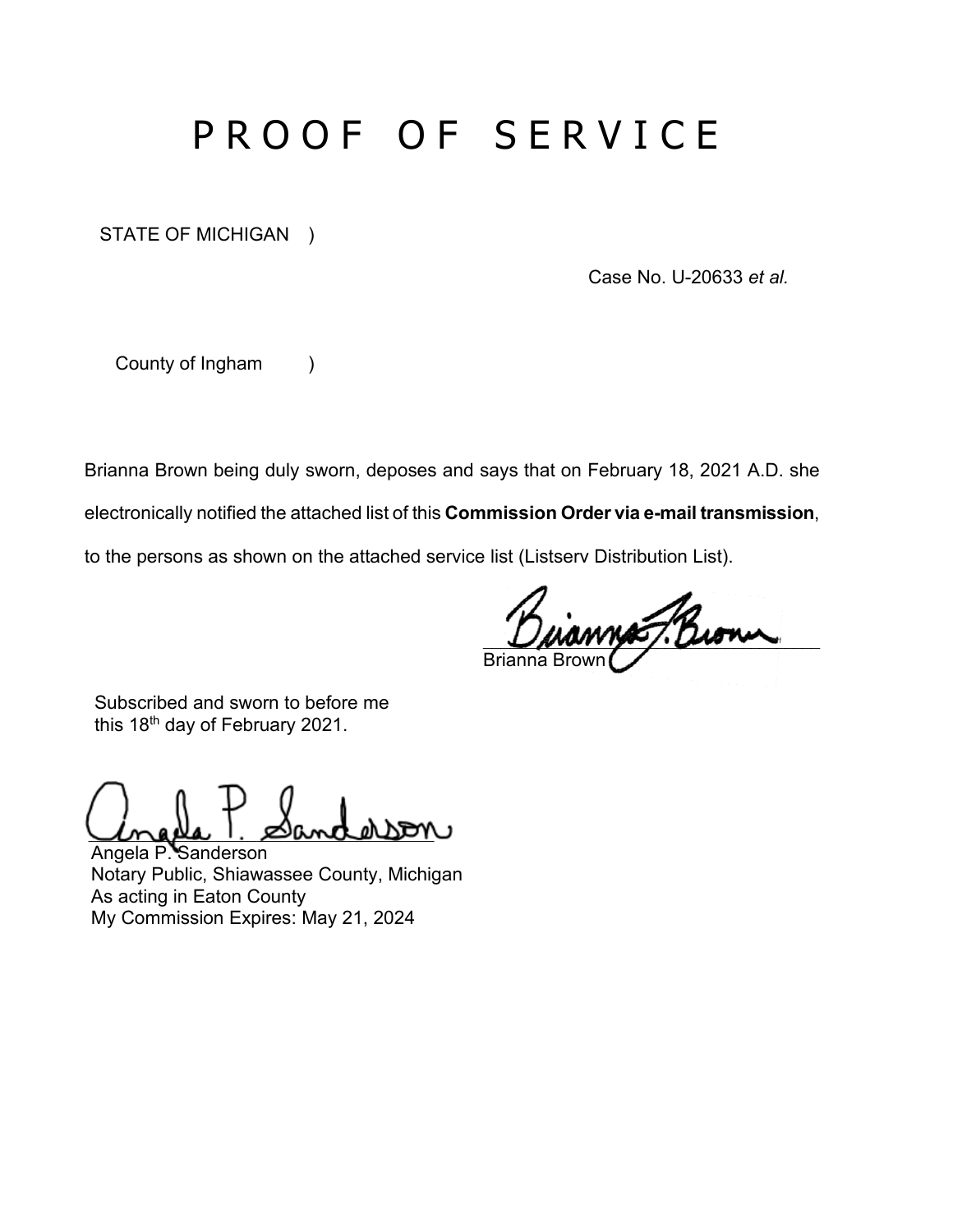## **GEMOTION DISTRIBUTION SERVICE LIST**

[kadarkwa@itctransco.com](mailto:kadarkwa@itctransco.com) ITC [tjlundgren@varnumlaw.com](mailto:tjlundgren@varnumlaw.com) Energy Michigan [lachappelle@varnumlaw.com](mailto:lachappelle@varnumlaw.com) Energy Michigan  $awallin@cloverland.com$ [bmalaski@cloverland.com](mailto:bmalaski@cloverland.com) Cloverland [mheise@cloverland.com](mailto:mheise@cloverland.com) Cloverland [vobmgr@UP.NET](mailto:vobmgr@UP.NET) Village of Baraga [braukerL@MICHIGAN.GOV](mailto:braukerL@MICHIGAN.GOV) Linda Brauker [info@VILLAGEOFCLINTON.ORG](mailto:info@VILLAGEOFCLINTON.ORG) Village of Clinton [jgraham@HOMEWORKS.ORG](mailto:jgraham@HOMEWORKS.ORG) Tri-County Electric Co-Op [mkappler@HOMEWORKS.ORG](mailto:mkappler@HOMEWORKS.ORG) Tri-County Electric Co-Op [psimmer@HOMEWORKS.ORG](mailto:psimmer@HOMEWORKS.ORG) Tri-County Electric Co-Op [frucheyb@DTEENERGY.COM](mailto:frucheyb@DTEENERGY.COM) Citizens Gas Fuel Company [mpscfilings@CMSENERGY.COM](mailto:mpscfilings@CMSENERGY.COM) Consumers Energy Company [jim.vansickle@SEMCOENERGY.COM](mailto:jim.vansickle@SEMCOENERGY.COM) SEMCO Energy Gas Company [kay8643990@YAHOO.COM](mailto:kay8643990@YAHOO.COM) Superior Energy Company [jlarsen@uppco.com](mailto:jlarsen@uppco.com) Upper Peninsula Power Company [estocking@uppco.com](mailto:estocking@uppco.com) Upper Peninsula Power Company [dave.allen@TEAMMIDWEST.COM](mailto:dave.allen@TEAMMIDWEST.COM) Midwest Energy Coop [bob.hance@teammidwest.com](mailto:bob.hance@teammidwest.com) Midwest Energy Coop [tharrell@ALGERDELTA.COM](mailto:tharrell@ALGERDELTA.COM) Alger Delta Cooperative [tonya@CECELEC.COM](mailto:tonya@CECELEC.COM) Cherryland Electric Cooperative [bscott@GLENERGY.COM](mailto:bscott@GLENERGY.COM) Great Lakes Energy Cooperative [sculver@glenergy.com](mailto:sculver@glenergy.com) Great Lakes Energy Cooperative [kmarklein@STEPHENSON-MI.COM](mailto:kmarklein@STEPHENSON-MI.COM) Stephenson Utilities Department [debbie@ONTOREA.COM](mailto:debbie@ONTOREA.COM) Ontonagon County Rural Elec [dbraun@TECMI.COOP](mailto:dbraun@TECMI.COOP) Thumb Electric [rbishop@BISHOPENERGY.COM](mailto:rbishop@BISHOPENERGY.COM) Bishop Energy [mkuchera@AEPENERGY.COM](mailto:mkuchera@AEPENERGY.COM) AEP Energy [todd.mortimer@CMSENERGY.COM](mailto:todd.mortimer@CMSENERGY.COM) CMS Energy [igoodman@commerceenergy.com](mailto:igoodman@commerceenergy.com) Just Energy Solutions [david.fein@CONSTELLATION.COM](mailto:david.fein@CONSTELLATION.COM) Constellation Energy [kate.stanley@CONSTELLATION.COM](mailto:kate.stanley@CONSTELLATION.COM) Constellation Energy [kate.fleche@CONSTELLATION.COM](mailto:kate.fleche@CONSTELLATION.COM) Constellation New Energy [mpscfilings@DTEENERGY.COM](mailto:mpscfilings@DTEENERGY.COM) DTE Energy [bgorman@FIRSTENERGYCORP.COM](mailto:bgorman@FIRSTENERGYCORP.COM) First Energy [rarchiba@FOSTEROIL.COM](mailto:rarchiba@FOSTEROIL.COM) My Choice Energy [greg.bass@calpinesolutions.com](mailto:greg.bass@calpinesolutions.com) Calpine Energy Solutions [rabaey@SES4ENERGY.COM](mailto:rabaey@SES4ENERGY.COM) Santana Energy [gpirkola@escanaba.org](mailto:gpirkola@escanaba.org) City of Escanaba<br>crystalfallsmgr@HOTMAIL.COM City of Crystal Falls  $crystal falls mgr@HOTMAL. COM$ [felicel@MICHIGAN.GOV](mailto:felicel@MICHIGAN.GOV) Lisa Felice [mmann@USGANDE.COM](mailto:mmann@USGANDE.COM) Michigan Gas & Electric [mpolega@GLADSTONEMI.COM](mailto:mpolega@GLADSTONEMI.COM) City of Gladstone [dan@megautilities.org](mailto:dan@megautilities.org) Integrys Group

[vickie.nugent@wecenergygroup.com](mailto:vickie.nugent@wecenergygroup.com) Upper Michigan Energy Resources Corporation [ddemaestri@PIEG.COM](mailto:ddemaestri@PIEG.COM) Presque Isle Electric & Gas Cooperative, INC [cborr@WPSCI.COM](mailto:cborr@WPSCI.COM) Spartan Renewable Energy, Inc. (Wolverine Power Marketing Corp)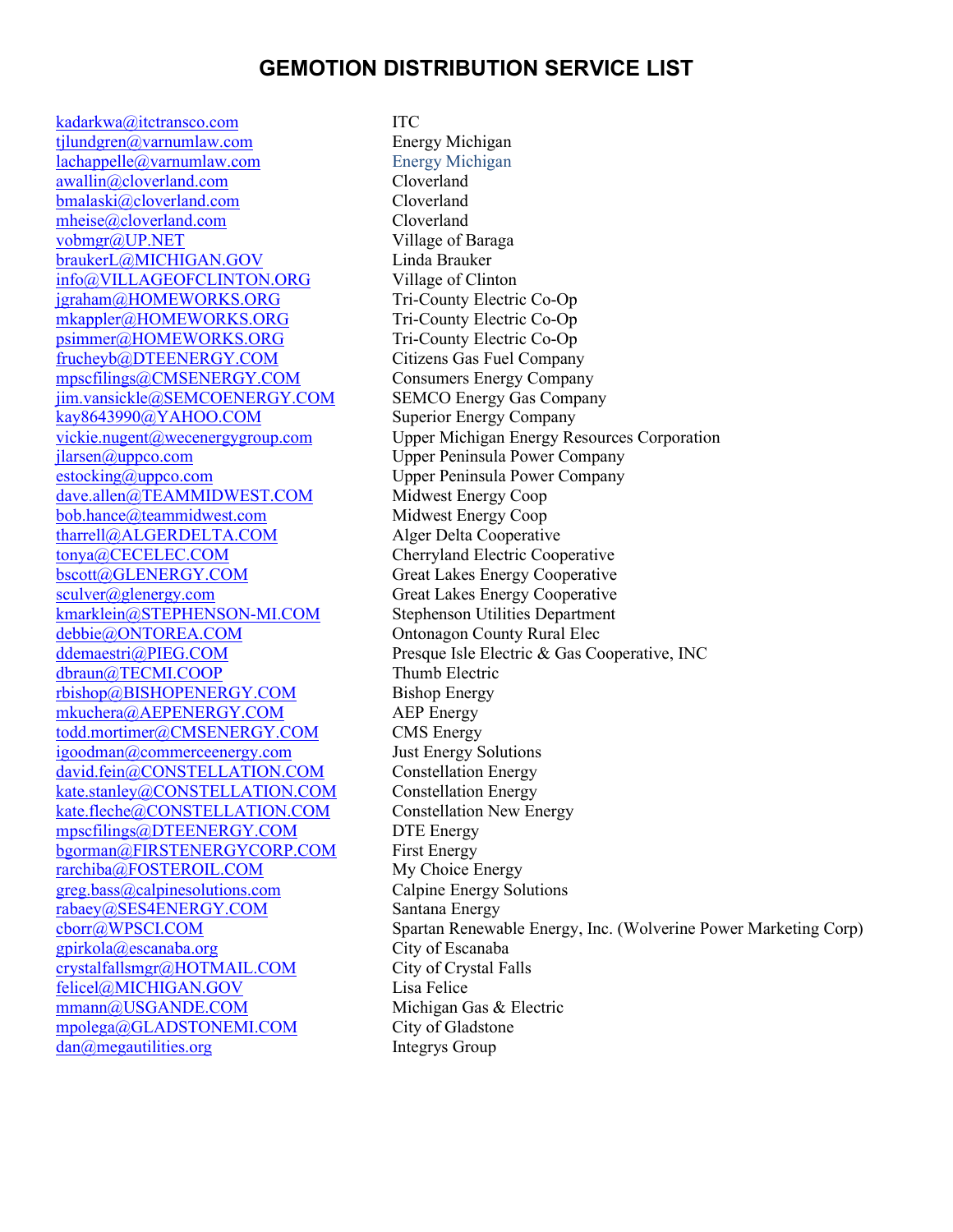## **GEMOTION DISTRIBUTION SERVICE LIST**

[lrgustafson@CMSENERGY.COM](mailto:lrgustafson@CMSENERGY.COM) Lisa Gustafson [daustin@IGSENERGY.COM](mailto:daustin@IGSENERGY.COM) Interstate Gas Supply Inc [krichel@DLIB.INFO](mailto:krichel@DLIB.INFO) Thomas Krichel [cityelectric@BAYCITYMI.ORG](mailto:cityelectric@BAYCITYMI.ORG) Bay City Electric Light & Power [jreynolds@MBLP.ORG](mailto:jreynolds@MBLP.ORG) Marquette Board of Light & Power [bschlansker@PREMIERENERGYLLC.COM](mailto:bschlansker@PREMIERENERGYLLC.COM) Premier Energy Marketing LLC [ttarkiewicz@CITYOFMARSHALL.COM](mailto:ttarkiewicz@CITYOFMARSHALL.COM) City of Marshall [d.motley@COMCAST.NET](mailto:d.motley@COMCAST.NET) Doug Motley [mpauley@GRANGERNET.COM](mailto:mpauley@GRANGERNET.COM) Marc Pauley [ElectricDept@PORTLAND-MICHIGAN.ORG](mailto:ElectricDept@PORTLAND-MICHIGAN.ORG) City of Portland [gdg@alpenapower.com](mailto:gdg@alpenapower.com) Alpena Power [dbodine@LIBERTYPOWERCORP.COM](mailto:dbodine@LIBERTYPOWERCORP.COM) Liberty Power <u>leew@WVPA.COM</u> Wabash Valley Power<br>
kmolitor@WPSCI.COM Wolverine Power kmolitor@WPSCI.COM [ham557@GMAIL.COM](mailto:ham557@GMAIL.COM) Lowell S. [BusinessOffice@REALGY.COM](mailto:BusinessOffice@REALGY.COM) Realgy Energy Services [landerson@VEENERGY.COM](mailto:landerson@VEENERGY.COM) Volunteer Energy Services [cmcarthur@HILLSDALEBPU.COM](mailto:cmcarthur@HILLSDALEBPU.COM) Hillsdale Board of Public Utilities [mrzwiers@INTEGRYSGROUP.COM](mailto:mrzwiers@INTEGRYSGROUP.COM) Michigan Gas Utilities/Upper Penn Power/Wisconsin [Teresa.ringenbach@directenergy.com](mailto:Teresa.ringenbach@directenergy.com) Direct Energy [christina.crable@directenergy.com](mailto:christina.crable@directenergy.com) Direct Energy [angela.schorr@directenergy.com](mailto:angela.schorr@directenergy.com) Direct Energy [ryan.harwell@directenergy.com](mailto:ryan.harwell@directenergy.com) Direct Energy [johnbistranin@realgy.com](mailto:johnbistranin@realgy.com) Realgy Corp. [kabraham@mpower.org](mailto:kabraham@mpower.org) Katie Abraham, MMEA [mgobrien@aep.com](mailto:mgobrien@aep.com) Indiana Michigan Power Company [mvorabouth@ses4energy.com](mailto:mvorabouth@ses4energy.com) Santana Energy [suzy@megautilities.org](mailto:suzy@megautilities.org) MEGA [tanya@meagutilities.org](mailto:tanya@meagutilities.org) MEGA [general@itctransco.com](mailto:general@itctransco.com) ITC Holdings [lpage@dickinsonwright.com](mailto:lpage@dickinsonwright.com) Dickinson Wright [Deborah.e.erwin@xcelenergy.com](mailto:Deborah.e.erwin@xcelenergy.com) Xcel Energy [mmpeck@fischerfranklin.com](mailto:mmpeck@fischerfranklin.com) Matthew Peck [CANDACE.GONZALES@cmsenergy.com](mailto:CANDACE.GONZALES@cmsenergy.com) Consumers Energy [JHDillavou@midamericanenergyservices.com](mailto:JHDillavou@midamericanenergyservices.com) MidAmerican Energy Services, LLC [JCAltmayer@midamericanenergyservices.com](mailto:JCAltmayer@midamericanenergyservices.com) MidAmerican Energy Services, LLC [LMLann@midamericanenergyservices.com](mailto:LMLann@midamericanenergyservices.com) MidAmerican Energy Services, LLC karl.*i.hoesly@xcelenergy.com* Northern States Power [kerri.wade@teammidwest.com](mailto:kerri.wade@teammidwest.com) Midwest Energy Coop [dixie.teague@teammidwest.com](mailto:dixie.teague@teammidwest.com) Midwest Energy Coop [meghan.tarver@teammidwest.com](mailto:meghan.tarver@teammidwest.com) Midwest Energy Coop [sarah.jorgensen@cmsenergy.com](mailto:sarah.jorgensen@cmsenergy.com) Consumers Energy [Michael.torrey@cmsenergy.com](mailto:Michael.torrey@cmsenergy.com) Consumers Energy [adella.crozier@dteenergy.com](mailto:adella.crozier@dteenergy.com) DTE Energy [camilo.serna@dteenergy.com](mailto:camilo.serna@dteenergy.com) DTE Energy [Michelle.Schlosser@xcelenergy.com](mailto:Michelle.Schlosser@xcelenergy.com) Xcel Energy [dburks@glenergy.com](mailto:dburks@glenergy.com) Great Lakes Energy